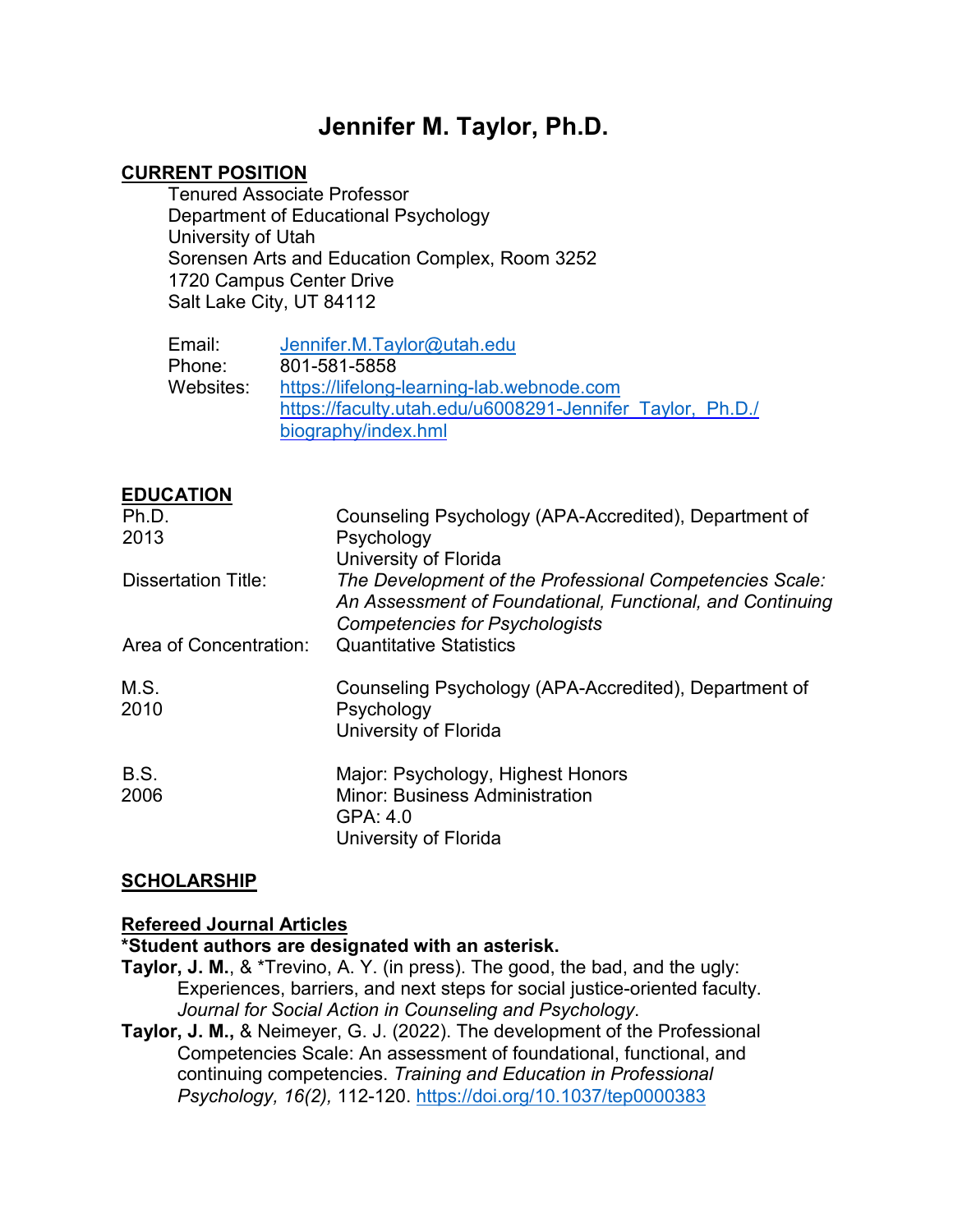- \*Shirley, D. M., Metz, A. J., Hinkson, Jr., K. D., Drake-Brooks, M. M., **Taylor, J. M.**, \*Artman, S. E., Burningham, C., & Bryan, C. J. (2022). Academic performance of college student servicemembers and veterans: The influence of emotion regulation, self-efficacy and PTSD symptom severity. *Journal of Veteran Studies. Journal of Veterans Studies, 8*(1), pp. 186–203. <https://doi.org/10.21061/jvs.v8i1.314>
- \*Warner, R. P., Sibthorp, J., \*Povilaitis, V., & **Taylor, J. M.** (2022). Clarifying work values through seasonal employment: An instrument case study of summer camp employment. *Journal of Career Development.* <https://doi.org/10.1177/08948453211069115>
- \*Buttars, E. M., **Taylor, J. M.,** & Neimeyer, G. J. (2021). Continuing education in professional psychology: Exploring the translation of learning into practice. *Professional Psychology: Research and Practice, 52*(6), 627-634. <https://doi.org/10.1037/pro0000398>
- Rothke, S. E., Neimeyer, G. J., **Taylor, J. M.**, & Zemansky, M. F. (2020)*.* Do CE mandates impact the number of CE providers and licensing board complaints? A longitudinal look. *Ethics and Behavior*. Advance online publication.<https://doi.org/10.1080/10508422.2020.1847112>
- Burrow-Sánchez, J. J., Martin, J. L., & **Taylor, J. M.** (2020). The need for training psychologists in substance use disorders and addictions. *Training and Education in Professional Psychology, 14(1), 8-18.*  <https://doi.org/10.1037/tep0000262>
- Daniel, J. H., Rozensky, R. H., Grus, C. L., Brown, K. S., Gomez, C., Bruner, L., Crawford, K., Hewitt, A., McQuaid, E., Mio, J. S., Montavalvan, C., Reeb, R., Ruiz, A., Sheras, P., Siegel, W., **Taylor, J. M.**, Williams, W., Ameen, E., & Andrade, J. (2020). The Citizen Psychologist Curriculum – Preparing psychologists for public service: The 2018 APA Presidential Initiative. *Psychological Services.* Advance online publication. <https://doi.org/10.1037/ser0000402>

\**Note***.** Authors 6-17 contributed equally as members of the APA Citizen Psychologist Presidential Working Group and are listed in alphabetical order.

- Neimeyer, G. J., **Taylor, J. M.**, Zemansky, M., & Rothke, S. (2019). Exploring the impact of continuing education mandates: A longitudinal look. *Professional Psychology: Research and Practice, 50*(3)*,* 168-175. <https://doi.org/10.1037/pro0000242>
- Neimeyer, G. J., Minniti, A., & **Taylor, J. M.** (2019). Critical conversations in continuing education: Contemporary memes, themes, and dreams. *Professional Psychology: Research and Practice, 50*(2)*,* 63-69*.* <https://doi.org/10.1037/pro0000237>
- Neimeyer, G. J., & **Taylor, J. M.** (2019). Advancing the assessment of professional learning, self-care, and competence. *Professional Psychology: Research and Practice, 50*(2)*,* 95-105*.* <https://doi.org/10.1037/pro0000225>
- **Taylor, J. M.,** Neimeyer, G. J., Bedwell, J. S., Leach, M. M., Liese, B. S., Minniti, A.,… Continuing Education Committee. (2019). Continuing education in psychology: Preferences, practices, and perceived outcomes. *Professional*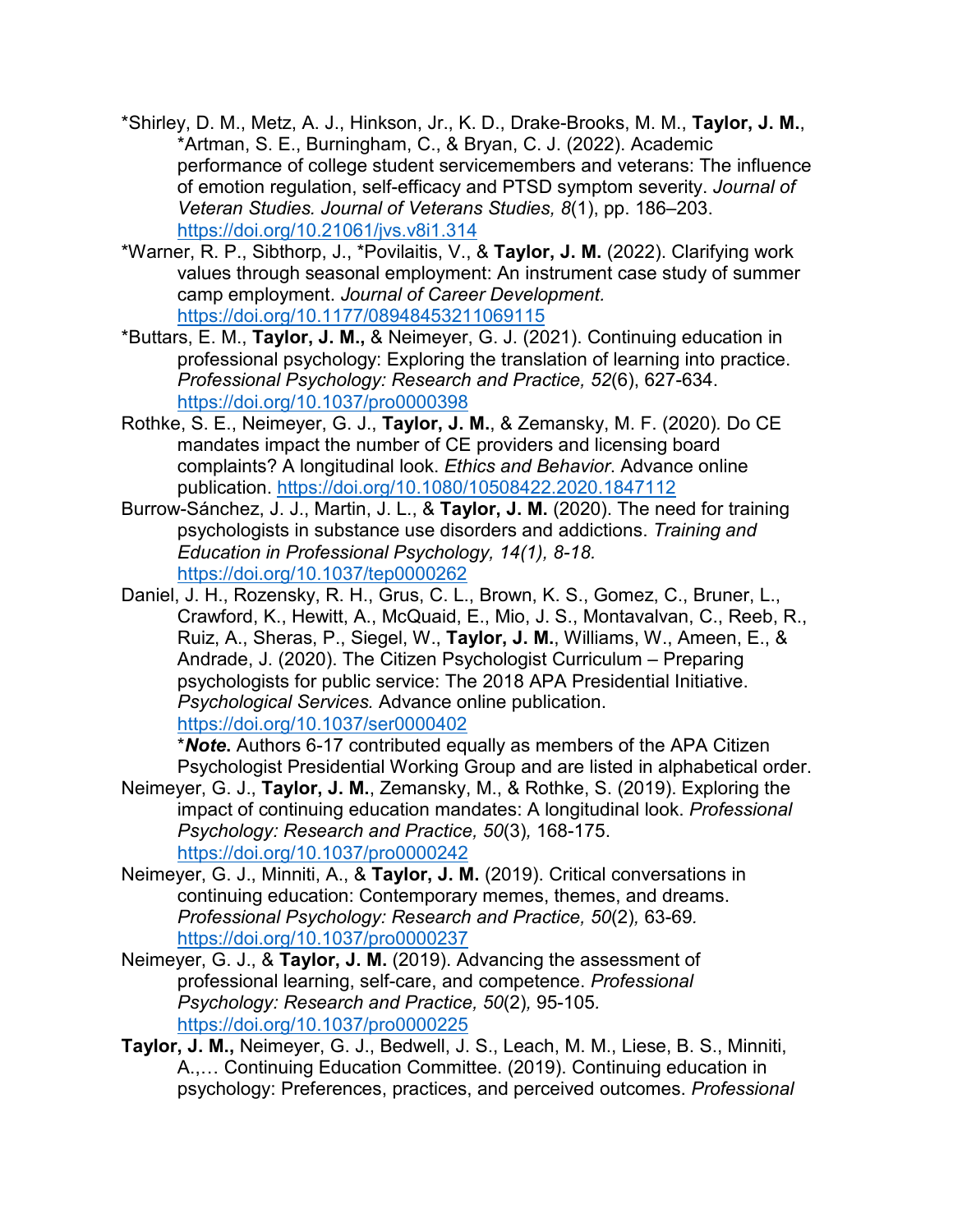*Psychology: Research and Practice, 50*(2)*,* 70-76*.* <https://doi.org/10.1037/pro0000223>

- **Taylor, J. M.**, \*Kolaski, A., \*Wright, H., \*Hashtpari, H., & Neimeyer, G. J. (2019). Predicting the evolution of counseling psychology in the United States: Results from a Delphi poll of academic training directors. *Counselling Psychology Quarterly, 32*(2)*,* 169-185. <https://doi.org/10.1080/09515070.2018.1428169>
- \*Kolaski, A. Z., & **Taylor, J. M.** (2019). Critical factors for field staff: The relationship between burnout, coping, and vocational purpose. *Journal of Experiential Education.* <https://doi.org/10.177/1053825919868817>
- Blake, J., Mamboleo, G., **Taylor, J. M.**, Daniels, J., & \*Thorne, K. (2018). Rehabilitation counseling competencies for working with veterans: Delphi study findings*. Journal of Applied Rehabilitation Counseling, 49,* 30-38. <https://doi.org/10.1891/0047-2220.49.3.30>
- Reid, L., Tate, K. A., & **Taylor, J. M.** (2018). Exploring the moderation of meaning in life on barriers and coping self-efficacy among women. *Journal of Career Development, 49*(3), 1-14. <https://doi.org/10.1891/0047-2220.49.3.30>
- Leppma, M., **Taylor, J. M.**, \*Spero, R., \*Leonard, J., \*Foster, M., & Daniels, J. (2016). Working with veterans and military families: An assessment of professional competencies. *Professional Psychology: Research and Practice, 47*(1), 84-92. <https://doi.org/10.1037/pro0000059>
- **Taylor, J. M.**, & Neimeyer, G. J. (2015). The assessment of lifelong learning in psychologists. *Professional Psychology: Research and Practice, 46*(6)*,* 385- 390*.* <https://doi.org/10.1037/pro0000027>
- **Taylor, J. M.**, & Neimeyer, G. J. (2015). Public perceptions of psychologists' professional development activities: The good, the bad, and the ugly. *Professional Psychology: Research and Practice, 46*(2)*,* 140-146. <https://doi.org/10.1037/pro0000013>
- Neimeyer, G. J., **Taylor, J. M.**, Rozensky, R., & Cox, D. (2014). The diminishing durability of knowledge in professional psychology: A second look at specializations. *Professional Psychology: Research and Practice, 45*(2), 92-98. <https://doi.org/10.1037/a0036176>
- Neimeyer, G. J., **Taylor, J. M.**, Zemansky, M., & Rothke, S. E. (2013). Do mandates matter? The impact of continuing education mandates on participation in continuing professional development activities. *Professional Psychology: Research and Practice, 44*(2), 105-111. <https://doi.org/10.1037/a0030690>
- Neimeyer, G. J., **Taylor, J. M.**, & Orwig, J. P. (2013). Do continuing education mandates matter? An exploratory study of the relationship between CE regulations and disciplinary actions. *Professional Psychology: Research and Practice, 44*(2), 99-104. <https://doi.org/10.1037/a0030458>
- Neimeyer, G. J., **Taylor, J. M.**, & Cox, D. (2012). On hope and possibility: Does continuing professional development contribute to ongoing professional competence? *Professional Psychology: Research and Practice, 43*(5), 476-486. <https://doi.org/10.1037/a0029613>

Neimeyer, G. J., **Taylor, J. M.**, & Rozensky, R. (2012). The diminishing durability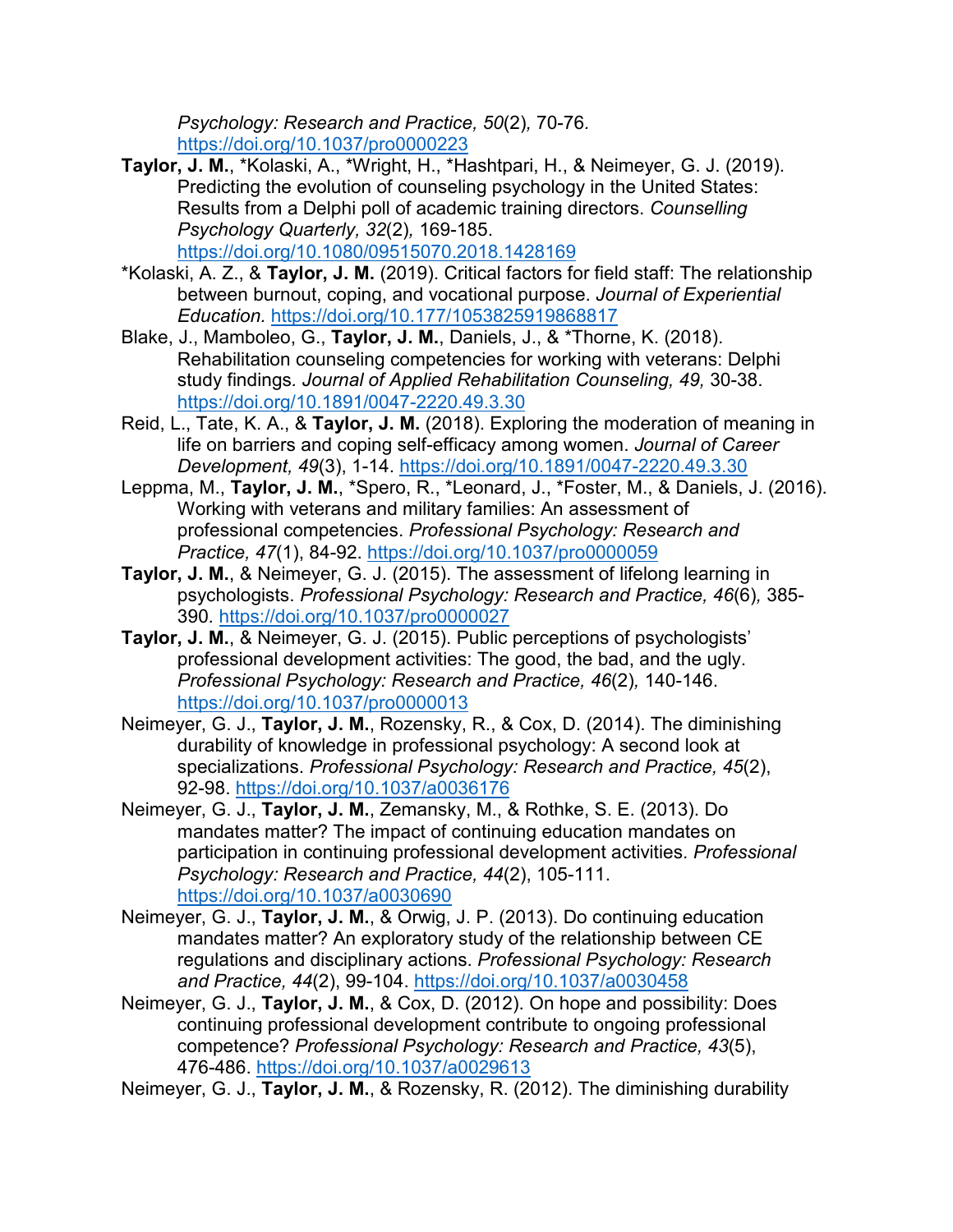of knowledge in professional psychology: A Delphi poll of specialties and proficiencies. *Professional Psychology: Research and Practice, 43*(4), 364-371. <https://doi.org/10.1037/a0028698>

- Rice, K. G., Neimeyer, G. J., & **Taylor, J. M.** (2011). Efficacy of Coherence Therapy in the treatment of procrastination and perfectionism. *Counseling Outcome Research and Evaluation, 2*(2), 126-136. <https://doi.org/10.1177/2150137811417975>
- Neimeyer, G. J., & **Taylor, J. M.** (2011). Redesigning continuing education: Extreme makeover edition. [Review of the book Redesigning continuing education in the health professions, by Committee on Planning a Continuing Health Care Professional Institute, Institute of Medicine]. *PsycCRITIQUES, 56*(27).<https://doi.org/10.1037/a0024099>
- Neimeyer, G. J., **Taylor, J. M.**, Wear, D. W., & Kavas, A. B. (2011). How special are the specialties? Workplace settings in counseling and clinical psychology in the United States. *Counselling Psychology Quarterly, 24*(1), 43-53. <https://doi.org/10.1080/09515070.2011.558343>
- Neimeyer, G. J., **Taylor, J. M.**, & Wear, D. M. (2011). Continuing education in professional psychology: Do ethics mandates matter? *Ethics and Behavior, 21*(2), 165-172. <https://doi.org/10.1080/10508422.2011.551472>
- Buyukgoze-Kavas, A., **Taylor, J. M.,** Neimeyer, G. J., & Güneri, O. Y. (2010). The mentoring relationship: A comparison of counselling students in the United States of America and Turkey. *Counselling Psychology Quarterly, 23*(4), 387- 398. <https://doi.org/10.1080/09515070.2010.529677>
- Neimeyer, G. J., **Taylor, J. M.**, & Wear, D. (2010). Continuing education in psychology: Patterns of participation and aspects of selection. *Professional Psychology: Research and Practice, 41*(4), 281-287. <https://doi.org/10.1037/a0019811>
- Neimeyer, G. J., **Taylor, J. M.**, & Philip, D. (2010). Continuing education in psychology: Patterns of participation and perceived outcomes among mandated and nonmandated psychologists. *Professional Psychology: Research and Practice, 41*(5), 435-441. <https://doi.org/10.1037/a0021120>
- Toska, G. A., Neimeyer, G. J., **Taylor, J. M.**, Buyukgoze-Kavas, A., & Rice, K. G. (2010). Epistemology and allegiance: Exploring the role of therapists' epistemic commitments on psychotherapy outcomes. *European Journal of Psychotherapy and Counselling, 12*(1), 65-75. <https://doi.org/10.1080/13642531003637783>
- Neimeyer, G. J., **Taylor, J. M.**, & Wear, D. M. (2009). Continuing education in psychology: Outcomes, evaluations and mandates. *Professional Psychology: Research and Practice, 40*(6), 617-624. <https://doi.org/10.1037/a0016655>
- **Taylor, J. M.**, & Neimeyer, G. J. (2009). Graduate school mentoring in clinical, counselling, and experimental academic training programs: An exploratory study. *Counselling Psychology Quarterly, 22*(2), 257-266. <https://doi.org/10.1080/09515070903157289>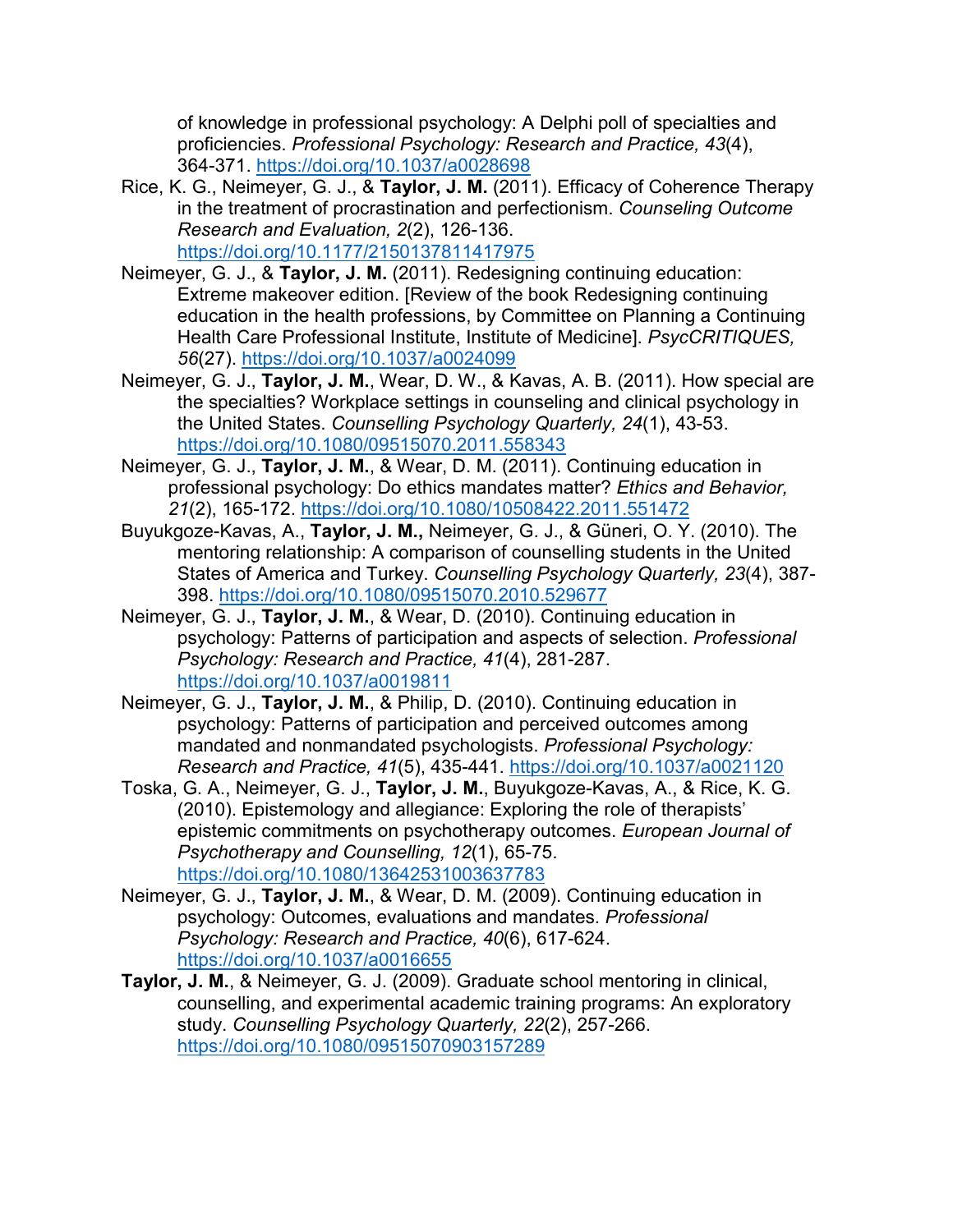## **Manuscripts in Preparation**

#### **\*Student authors are designated with an asterisk.**

- Brown, E. M., Davis, D., & **Taylor, J. M.** (2022). *The development of the Interracial Trust Scale.* Manuscript in progress.
- \*Kevern, T., & **Taylor, J. M.** (2022). *How do depression, sleep impairment, and burnout impact resident physician medical errors? An examination using structural equation modeling*. Manuscript in progress.
- \*Kevern, T., **Taylor, J. M.**, & Neimeyer, G. J. (2022). *Exploring reflections in continuing education: An empirical study of commitment to change.*  Manuscript in progress.
- **Taylor, J. M.**, \*Buttars, E., \*Bryce, J., \*Kolaski, A., \*Kevern, T., \*Stovall, K.,.,…Armstrong, A. (2022). *Exploring the impact of sleep deprivation, stress, and burnout on physician competence and medical errors.* Manuscript in progress.
- **Taylor, J. M., \***Latorre, C., \*Buttars, E., & Brown, E. M. (2022). *When the person and the profession collide: The impact of stress and self-care on professional competence.* Manuscript under revision.
- **Taylor, J. M.**, & Neimeyer, G. J., (2022). *The anticipated impact of continuing education on continuing education minimalists*. Manuscript in progress.
- **Taylor, J. M.,** Vaz, A., & Rousmaniere, T. (2022). *Deliberate practice in career counseling*. American Psychological Association.
- \*Stovall, K., **Taylor, J. M.,** & \*Hashtpari, H. (2022). *Competencies for practice, advocacy, and science with transgender individuals in sex therapy.*  Manuscript under revision.

## **Studies in Progress**

## **\*Student authors are designated with an asterisk.**

- Brown, E. M., & **Taylor, J. M.** (2022). *Risk and protective factors for Black counselors and psychologists working with Black clients and students.* Study in progress.
- \*Mayfield, R., & **Taylor, J. M.** (2022). *From checked out to mindfully connected: What factors impact graduate student engagement?* Study in progress.
- \*Larsson, M., & **Taylor, J. M.** (2022). *What predicts multicultural counseling engagement in psychologists? Examining attitudes and actions.* Study in progress.
- **Taylor, J. M.**, Grotewiel, M. M., \*Wright, H., \*Stovall, K., \*Carey, H., \*Kolaski, A.,…Mootz, J. (2022). *The Section for the Advancement of Women's HERstory: How our past informs our future, a qualitative study.* Study in progress.
- **Taylor, J. M.**, Buyukgoze-Kavas, A., & \*Buttars, E. (2022). *Exploring the relationship between self-care and professional competence among Turkish psychologists.* Study in progress.

## **Published Assessments through APA PsycTests**

- Neimeyer, G. J., & **Taylor, J. M.** (2014). *The Professional Self-Care Scale* [Database record]. APA PsycTests.<https://doi.org/10.1037/t43094-000>
- **Taylor, J. M.** (2015). *Professional Competencies Scale (PCS)* [Database record]. APA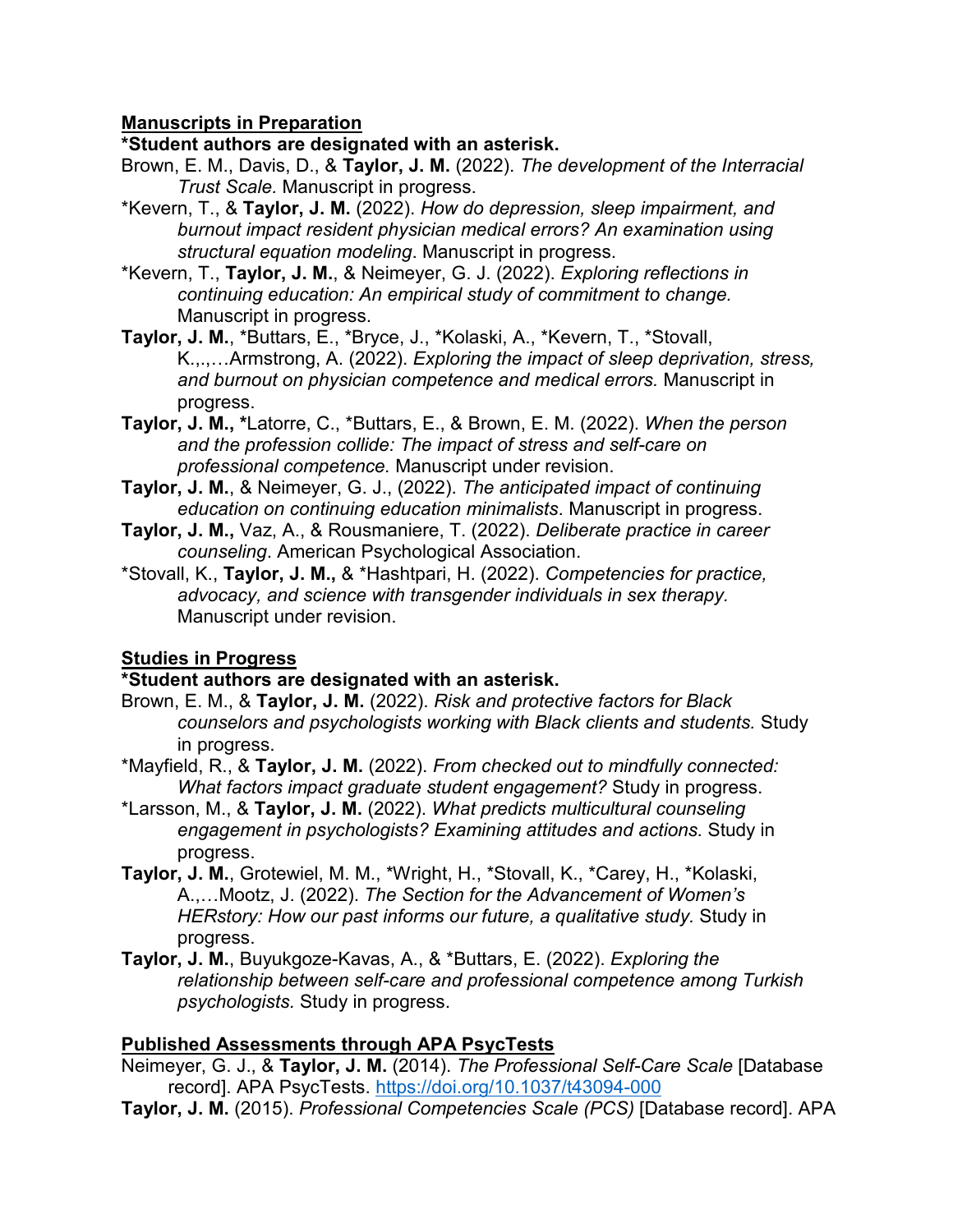PsycTests.<https://doi.org/10.1037/t14505-000>

**Taylor, J. M.**, & Neimeyer, J. M. (2015). *Jefferson Scale of Psychotherapist Lifelong Learning (JSPLL)* [Database record]. APA PsycTests. [https://doi.org/10.](https://doi.org/10.1037/t14506-000)*1037/t14506-000*

## **Book Chapters**

## **\*Student authors are designated with an asterisk.**

- **Taylor, J. M.** (2022). Competency maintenance and continuing professional development. In N. J. Kaslow, & A. Ponce (Eds.), *Comprehensive clinical psychology (Vol. 2)* (pp. 97-109). Elsevier.
- **Taylor, J. M.**, & Williams, W. (2018). Continuing education and lifelong learning in psychology. In Daniel, J. H., Rozensky, R. H., & Brown, K. (Eds.), *Preparing the next generation of Citizen Psychologists: Competencies and learning outcomes across levels of education and training* (pp. 46-62). American Psychological Association. Retrieved from [http://www.apa.org/about/governance/citizen](http://www.apa.org/about/governance/citizen-psychologist/default.aspx)[psychologist/default.aspx](http://www.apa.org/about/governance/citizen-psychologist/default.aspx)
- **Taylor, J. M.**, \*Kolaski, A., \*Wright, H., & \*Hashtpari, H. (2017). Learning about lifelong learning: An empirical exploration of competence across the professional lifespan. In N. Columbus (Ed.), *Advances in psychology research* (pp. 173- 206). Nova Science Publishers.
- **Taylor, J. M.,** & Neimeyer, G. J. (2017). The ongoing evolution of continuing education: Past, present, and future. In T. Rousmaniere, R. Goodyear, S. Miller, & B. Wampold (Eds.), *The cycle of excellence: Training, supervision, and deliberate practice* (pp. 219-248). Wiley-Blackwell.
- **Taylor, J. M.,** & Neimeyer, G. J. (2017). Continuing education and lifelong learning strategies. In S. Walfish, J. Zimmerman, & J. E. Barnett (Eds.), *The handbook of private practice: Keys to success for mental health practitioners* (pp. 602- 618). Oxford University Press.
- **Taylor, J. M.** (2016). Using personal construct psychology: Constructing a career with an Asian American client. In L. A. Busacca, & M. C. Rehfuss (Eds.), *Postmodern career counseling: A handbook of culture, contexts, and cases*  (pp. 189-200). American Counseling Association.
- **Taylor, J. M.**, & Neimeyer, G. J. (2016). Continuing education and lifelong learning. In J. C. Norcross, G. R. VandenBos, & D. K. Freedheim (Eds.). *APA handbook of Clinical Psychology* (Vol. 5, pp. 135-152). APA Books.
- \*Shaw, J. L. A., \*Shannon, B. J., \*Greenbaum, H., & **Taylor, J. M.** (2016). Speak Out, Reach Out: Infusing multiculturalism and social justice from college to community. In M. G. Hickey (Ed.), *Service learning in higher education* (pp. 189-196). Peter Lang Publishing.
- **Taylor, J. M.**, Neimeyer, G. J., & Rossen, E. (2015). Continuing professional development (CPD) practices among clinical psychologists and school psychologists. In D. S. Stoyanov & R. D. Stieglitz (Eds.), *New developments in clinical psychology research* (pp. 221-237). Nova Science Publishers.
- Neimeyer, G. J., & **Taylor, J. M.** (2014). Ten trends in lifelong learning and continuing professional development. In W. B. Johnson, & N. J. Kaslow (Eds.), *The*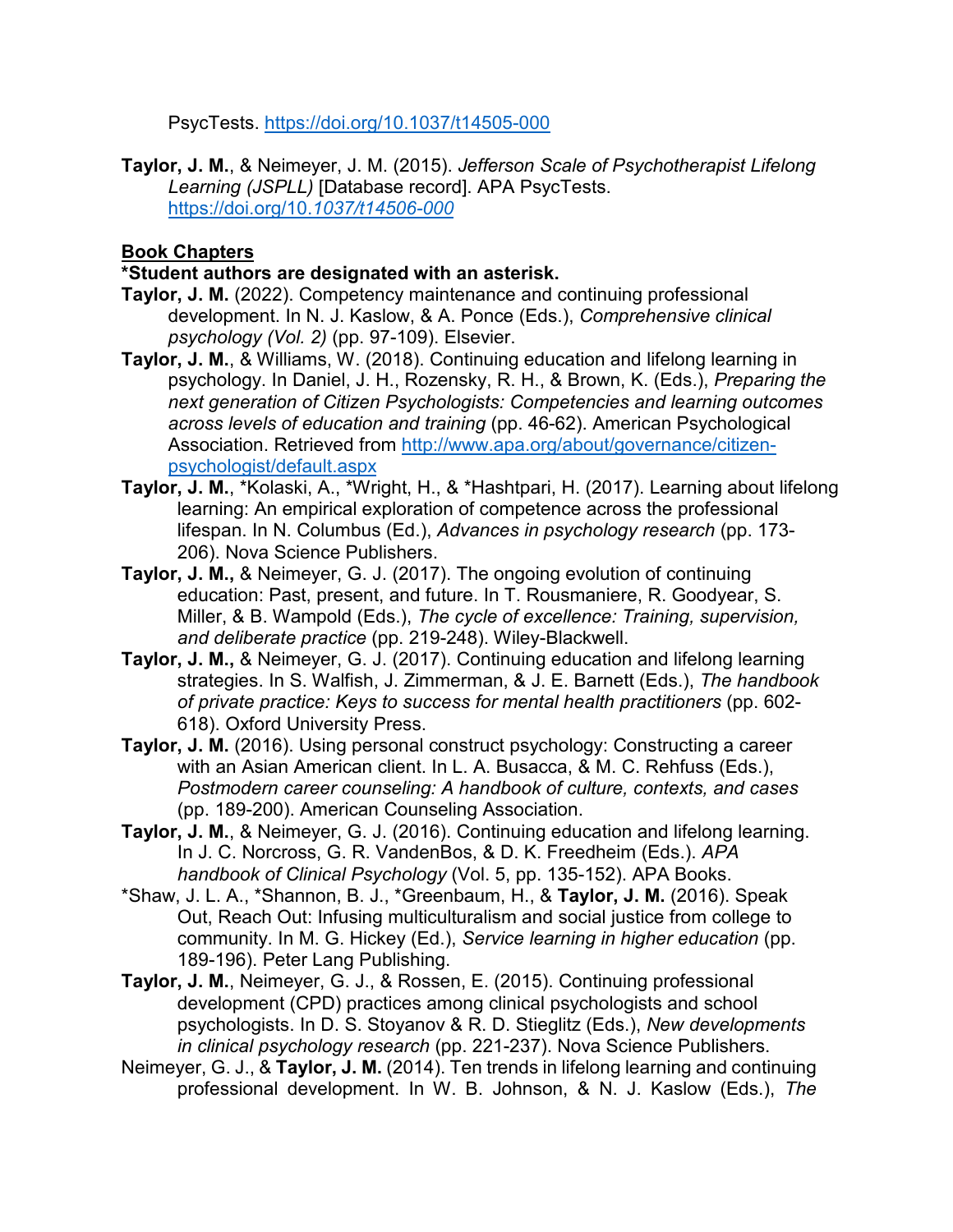*Oxford handbook of education and training in professional psychology* (pp. 214-236). Oxford University Press.

- Neimeyer, G. J., **Taylor, J. M.**, Wear, D., & Linder-Crow, J. (2012). Anticipating the future of CE in psychology: A Delphi poll. In G. J. Neimeyer, & J. M. Taylor (Eds.), *Continuing professional development and life-long learning: Issues, impacts and outcomes* (pp. 377-394). Nova Science Publishers.
- Neimeyer, G. J., **Taylor, J. M.**, Zemansky, M., & Rothke, S. (2012). Do CE mandates matter? The effects of CE mandates on CE participation. In G. J. Neimeyer, & J. M. Taylor (Eds.), *Continuing professional development and life-long learning: Issues, impacts and outcomes* (pp. 191-199). Nova Science Publishers.
- **Taylor, J. M.**, Neimeyer, G. J., & Wear, D. (2012). Professional competency and personal experience: An exploratory study. In G. J. Neimeyer, & J. M. Taylor (Eds.), *Continuing professional development and life-long learning: Issues, impacts and outcomes* (pp. 249-261). Nova Science Publishers.
- **Taylor, J. M.**, Neimeyer, G. J., Zemansky, M., & Rothke, S. (2012). Exploring the relationship between lifelong learning, continuing education, and professional competencies. In G. J. Neimeyer, & J. M. Taylor (Eds.), *Continuing professional development and life-long learning: Issues, impacts and outcomes* (pp. 81-97). Nova Science Publishers.
- Neimeyer, G. J., & **Taylor, J. M.** (2010). Continuing education in psychology. In J. C. Norcross, G. R. VandenBos, & D. K. Freedheim (Eds.), *History of psychotherapy: Continuity and change* (pp. 663-672). American Psychological Association.

## **Edited Book**

Neimeyer, G. J., & **Taylor, J. M.** (Eds.). (2012). *Continuing professional development and life-long learning: Issues, impacts and outcomes*. Nova Science Publishers.

# **Media Outlets**

**Taylor, J.** (2009, November 4). [When pigs fly: Is your fear of the swine flu extreme?]. *Jacksonville Times-Union.* Retrieved from [http://jacksonville.com/interact/blog/uf\\_psychology\\_students/2009-](http://jacksonville.com/interact/blog/uf_psychology_students/2009-11-)

- [11-](http://jacksonville.com/interact/blog/uf_psychology_students/2009-11-)04/when pigs fly is your fear of the swine flu extreme
- **Taylor, J.** (2010, January 27). [Insomnia: How to beat it]. *Jacksonville Times-Union.* Retrieved from

[http://jacksonville.com/interact/blog/uf\\_psychology\\_students/2010-](http://jacksonville.com/interact/blog/uf_psychology_students/2010-01-) [01-](http://jacksonville.com/interact/blog/uf_psychology_students/2010-01-) 27/insomnia\_how\_to\_%E2%80%9Cbeat\_it

# **Funded Research Grants**

- Co-Principal Investigator, DePaul University Research Council, Competitive Research Grant, *Risk and Protective Factors of Black Therapists Working with Black Clients,* \$5,000, Awarded May 2021.
- Principal Investigator, University of Utah College of Education Research Incentive Seed Grant for *Exploring the Impact of Sleep Deprivation, Stress,*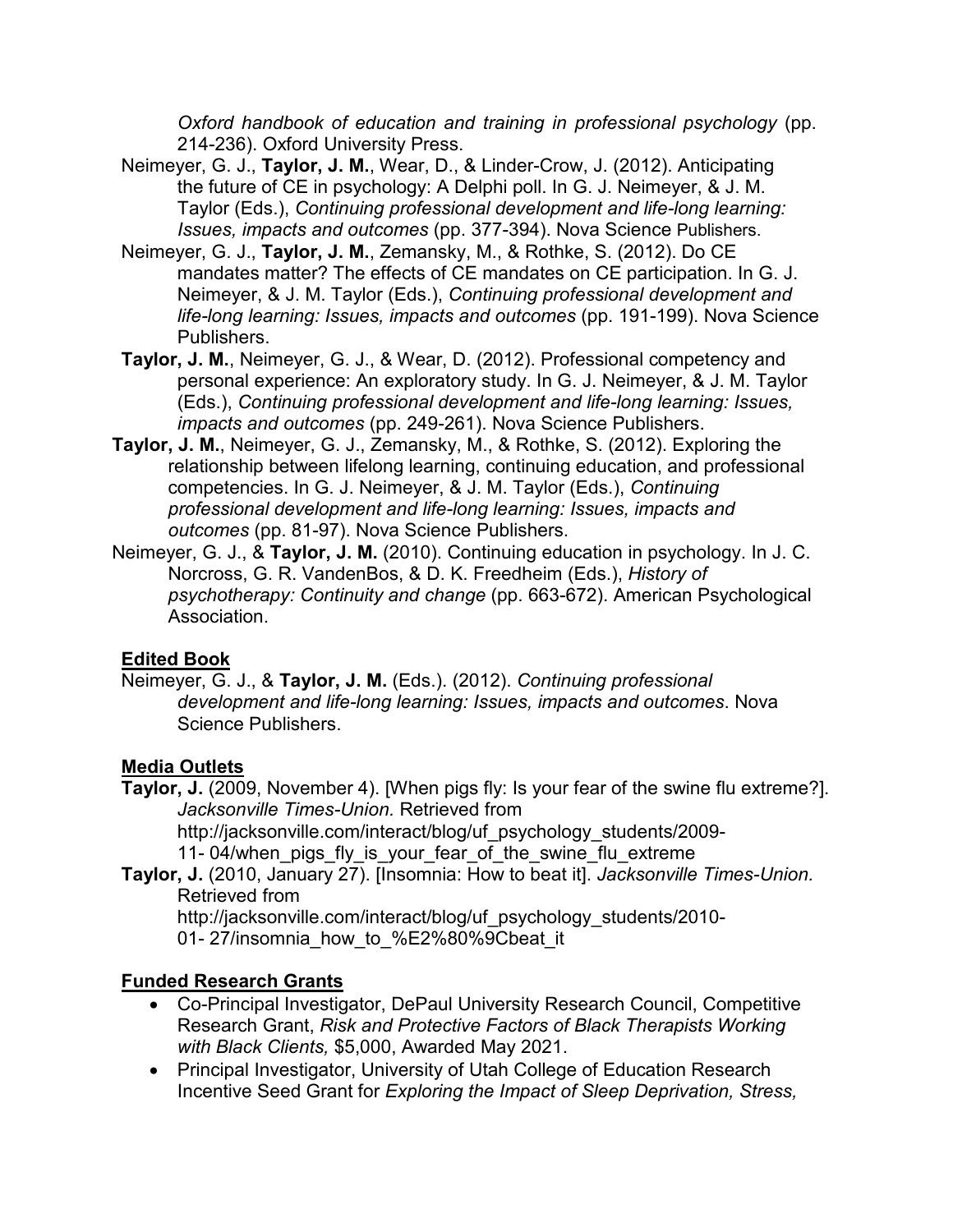*and Burnout on Physician Competence and Medical Errors*, \$9,764, Awarded January 2019.

- Principal Investigator, West Virginia University Program Evaluation and Research Center (PERC) Grant for *Counseling Active Duty Service Members: What are Critical Professional Competencies?,* \$900, Awarded March 2015.
- Principal Investigator, West Virginia University ADVANCE/National Science Foundation Seed Grant for the development of *The Graduate Student Professional Competencies Scale*, \$3,000, Awarded October 2014.

# **Submitted Research Grants**

• Consultant, American Psychological Foundation, *Beginning the Journey: Healing from Trauma*, \$15,000, Submitted March 2021.

# **Non-Funded Research Grants**

- Principal Investigator, University of Utah Creative Faculty Research and Creative Grants Program for *Utilizing Technology to Measure Physician Wellness and Patient Impact,* \$5,265.75, Grant submitted 11/14/18.
- Principal Investigator, University of Utah Funding Incentive Seed Grant for *Utilizing Technology to Measure the Impact of Sleep and Wellness on Patient Care and Burnout among Medical Residents*, \$34,968, Grant submitted 8/20/2017; Grant resubmitted 2/15/2018.
- Program Evaluator, The Health Resources and Services Administration (HRSA) Grant for the *Behavioral Health Workforce Education and Training Program*, \$1,920,000, Grant submitted 6/2/2017.
- Co-Principal Investigator, Department of Defense Grant for *Cross-Cultural Mentorship and Military Effectiveness: Results from a Mixed Methods Longitudinal Study,* \$232,750, Grant submitted 3/11/2016.
- Co-Principal Investigator with Nadya Fouad (University of Wisconsin-Milwaukee), WVU ADVANCE/National Science Foundation Grant, *Assessing Competence for Psychologists in Training: The Graduate Student Professional Competencies Scale* and *Supporting Stressed Students through Self-Care: Suggestions from Empirical Research*, \$15,000, Grant submitted 7/15/2014.

# **Invited Presentations**

- **Taylor, J. M.** (2019, December). *Never see a classroom of glazed eyes again: MAP your way to student engagement.* Invited speaking engagement presented for the American Psychological Association: Academic Career Education Series.
- **Taylor, J. M.** (2018, December). *From surviving to thriving: How to banish the "imposter syndrome" and other common insecurities as an early career academic*. Invited speaking engagement presented for the American Psychological Association: Academic Career Education Series.
- **Taylor, J. M.** (2018, March). *The art of assessment: Infusing positivity and ensuring accessibility in clinical feedback*. Invited guest speaker for Indiana University, Bloomington, IN.
- **Taylor, J. M.** (2018, January). *Lessons learned in the academy: Tales of an early*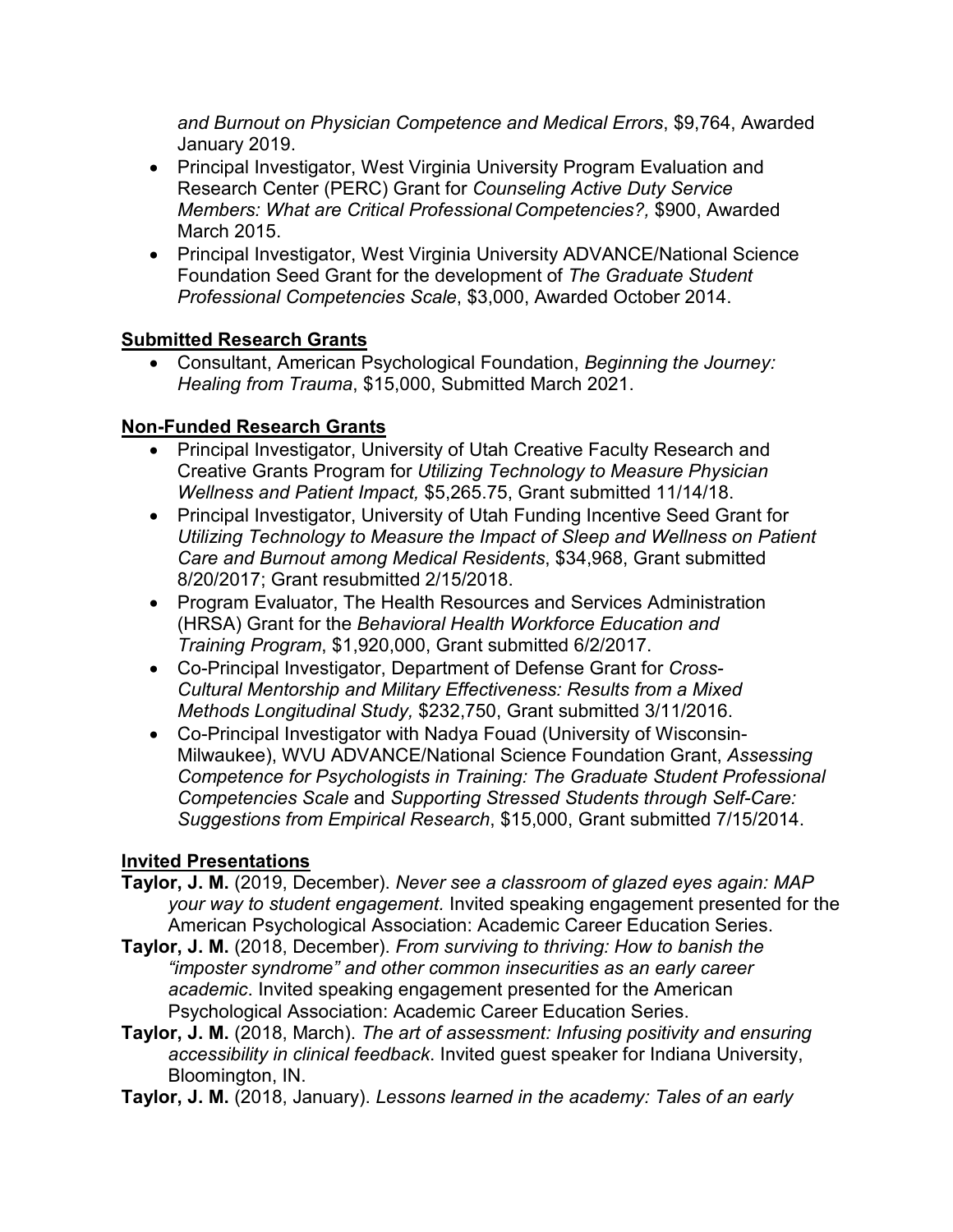*career academic*. American Psychological Association: Academic Career Education Series. *<https://www.apa.org/education/ce/pdp0025.aspx>*

#### **Refereed Conference Presentations: International, National, and Regional Conferences**

#### **\*Student authors are designated with an asterisk.**

- \*Mayfield, R., & **Taylor, J. M.** (2022, August). *From checked out to mindfully connected: What factors impact graduate student engagement?* Poster session submitted to be presented at the meeting of the 2022 American Psychological Association Convention, Minneapolis, MN.
- Metz, A. J., **Taylor, J. M.,** \*Brandt, N., \*Buttars, E., \*Dooley-Feldman, E., \*Findley, S., \*Hill, K., \*Mitchell, C., & \*Stovall, K. (2022, August). *What competencies are essential for graduate school: A delphi exploration.* Poster session submitted to be presented at the meeting of the 2022 American Psychological Association Convention, Minneapolis, MN.
- Oberleitner, L., Isenhart, C., **Taylor, J. M.,** Rynczak, D., & Knight-Griffin, K. (2022, August). *Using a qualitative framework to evaluate equity, diversity, and inclusion in psychology education*. Workshop accepted to be presented at the meeting of the 2022 American Psychological Association Convention, Minneapolis, MN.
- **Taylor, J. M.** (2022, August). How can we better support diversity in higher education? In **J. Taylor** (Chair), *Fostering diversity-related learning: A study of reflection and commitment to change.* Symposium accepted to presented at the meeting of the 2022 American Psychological Association Convention, Minneapolis, MN.
- \*Buttars, E. M., \*Brandt, N., \*Trevino, A. Y., \*Cabrera, L., \*Larrson, K., \*Axford, K., & **Taylor, J. M.** (2021, August). In **J. Taylor** & A. Consoli (Chairs), *Engaging advocacy: An SCP Presidential Initiative at training, international, and community levels.* Symposium presented at the 2021 American Psychological Association Convention, Virtual conference.
- \*Kevern, T., & **Taylor, J. M.** (2021, August). *How does self-reflection impact learning and application to other contexts?* Poster session presented at the 2021 American Psychological Association Convention, Virtual conference.
- \*Stovall, K. L., & **Taylor, J. M.** (2021, August). *The development and validation of the competencies in sexual health counseling with trans and gender diverse clients scale: A dissertation proposal.* Poster session presented at the 2021 American Psychological Association convention, Virtual conference.
- **Taylor, J. M.,** & Consoli, A. (2021, August). *The Presidential Initiative on engaging advocacy: A time for celebration and sharing.* Liberation lounge event presented at the 2021 American Psychological Association Convention, Virtual Conference.
- **Taylor, J. M.** (2020, August). Social justice in action: What can we learn from academics? In **J. Taylor** (Chair), *Integrating social justice into teaching and learning in counseling psychology*. Symposium presented at the meeting of the 2020 American Psychological Association Convention, Virtual conference.
- \*Buttars, E. M., & **Taylor, J. M.** (2020, August). *Lost in translation? Best methods in teaching to translate learning to application.* Poster session presented at the 2020 American Psychological Association Convention, Virtual conference.
- **Taylor, J. M.** (2019, August). A call for women in leadership. In J. Taylor (Chair),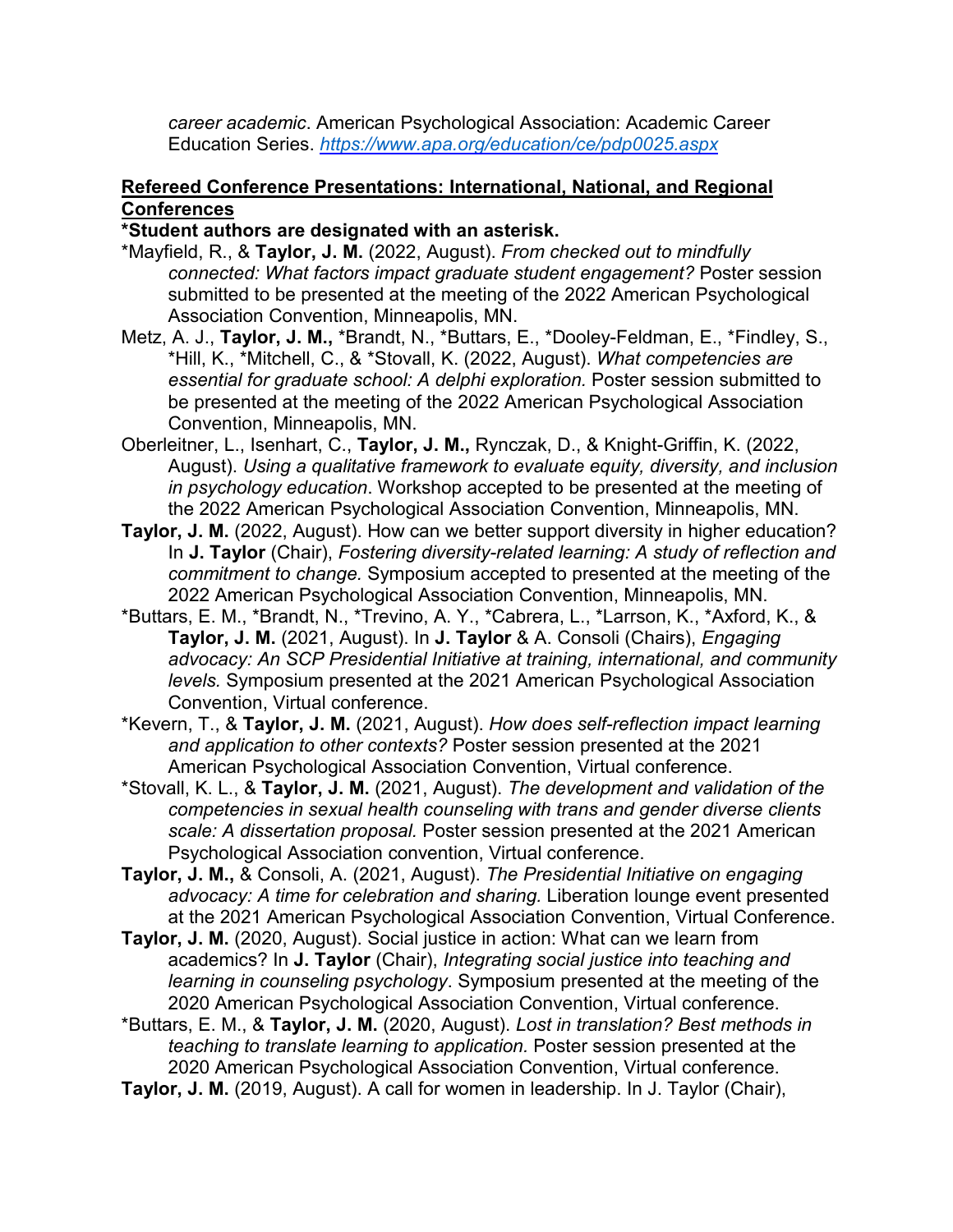*Translating theory to practice: An experiential exploration of feminism in psychology training.* Skill-building session presented at the 2019 American Psychological Association Convention, Chicago, IL. *(\*Session presented as part of a symposium in which one of my graduate students also presented under my direction.)*

- \*Stovall, K., & **Taylor, J. M.** (2019, August). *Supporting competent sex therapy: Considerations for working with transgender and non-binary clients.* Poster session presented at the 2019 American Psychological Association Convention, Chicago, IL.
- **Taylor, J. M.,** Grant, N., & Hewitt, A. (2019, August). *The early career citizen psychologist: Addressing the importance of community engagement.* Symposium presented at the 2019 American Psychological Association Convention, Chicago, IL.
- **Taylor, J. M.**, & Neimeyer, G. J. (2019, August). *Exploring the impact of continuing education mandates: An experiment of nature.* Poster session presented at the 2019 American Psychological Association Convention, Chicago, IL.
- **Taylor, J. M.** (2018, November). *On making an impact: An experiential workshop on community engagement.* Paper presented at the American Democracy Project Conference. Denver, CO.
- \*Kolaski, A., & **Taylor, J. M.** (2018, August). *An empirical analysis of field staff resilience in outdoor behavioral health care.* Poster session presented at the 2018 American Psychological Association Convention, San Francisco, CA.
- **Taylor, J. M.** (2018, August). Continuing education and lifelong learning: Bridges with community engagement. In J. Daniel (Chair), *The Citizen Psychologist: Who are They, What do They Do?, and How to Prepare the Next Generation.* Symposium presented at the meeting of the 2018 American Psychological Association Convention, San Francisco, CA.
- **Taylor, J. M.,** Groteweil, M., \*Stovall, K., \*Kolaski, A., \*Wright, H., \*Carey, H.,...Fassinger, R. (2018, August). In **J. M. Taylor** (Chair), Women in psychology: Lessons learned from past, research from present, and recommendations for future. Symposium presented at the meeting of the 2018 American Psychological Association Convention, San Francisco, CA.
- \*Wright, H., & **Taylor, J. M.** (2018, August). *Utilizing exploratory factor analysis to create a culturally competent risk assessment*. Poster session presented at the 2018 American Psychological Association Convention, San Francisco, CA.
- \*Stovall, K., & **Taylor, J. M.** (2017, November). *Let's talk about sex: Critical competencies for sex and relationship therapists who work with transgender clients.* Poster session presented at the 2017 Society for the Scientific Study of Sexuality Annual Meeting, Atlanta, GA.
- \*Kolaski, A., & **Taylor, J. M.** (2017, August). *Wilderness therapy field staff: Resilience and retention*. Poster session presented at the 2017 American Psychological Association Convention, Washington, DC.
- **Taylor, J. M.**, Leach, M., & Philip, D. (2017, August). *Praises and pitfalls: How to create a strong continuing education application.* Paper presented at the meeting of the 2017 American Psychological Association Convention,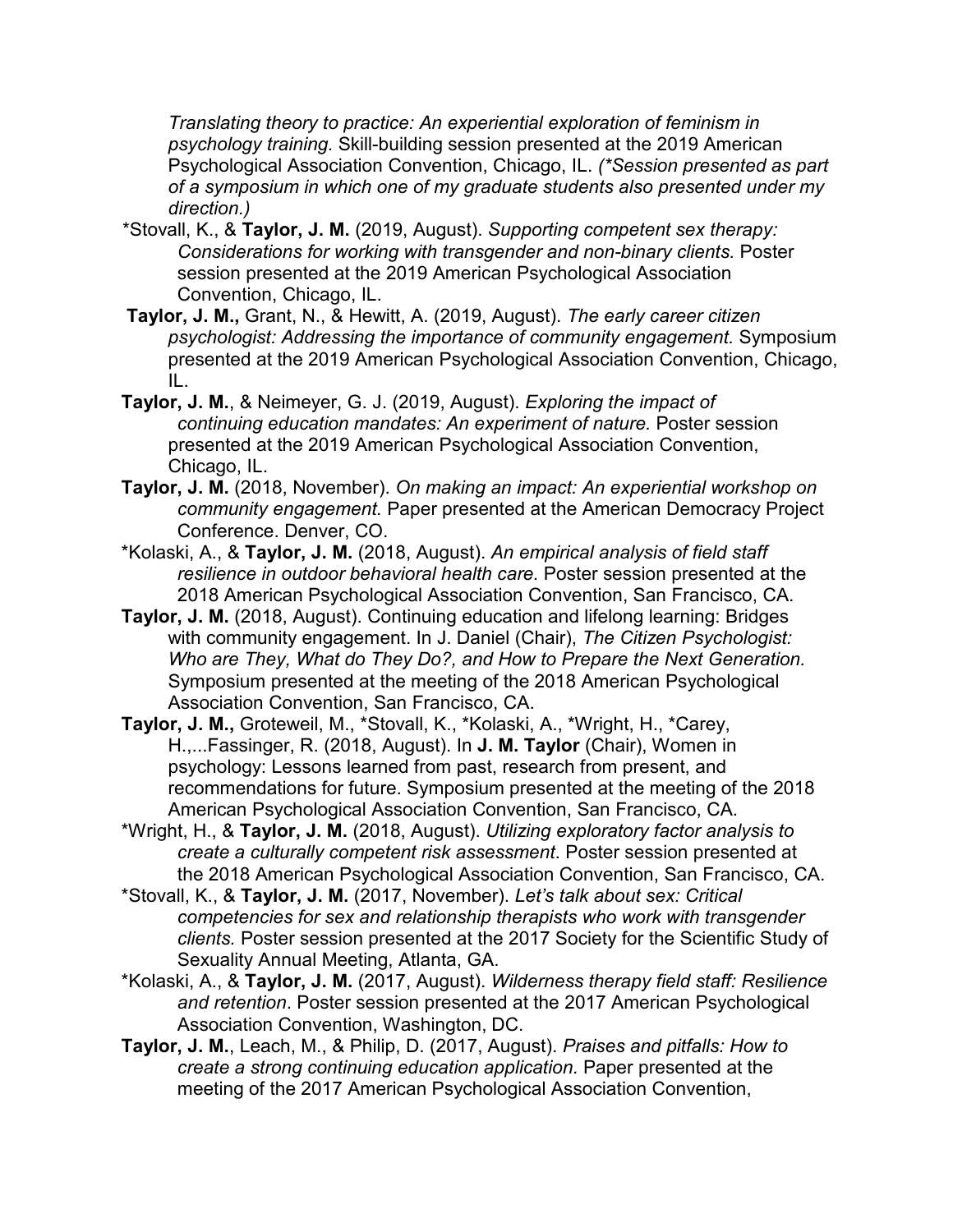Washington, DC.

- **Taylor, J. M.**, \*Wright, H., \*Kolaski, A., & \*Hashtpari, H. (2017, August). *The ongoing evolution of counseling psychology: Results from a Delphi poll*. Poster session presented at the 2017 American Psychological Association Convention, Division 17, Washington, DC.
- \*Wright, H., & **Taylor, J. M.** (2017, August). *Critical components of culturally competent suicide screenings*. Poster session presented at the 2017 American Psychological Association Convention, Washington, DC.
- **Taylor, J. M.** (2016, August). Best practices in diversity-infused lifelong learning. In J. Cohen-Filipic (Discussant), *From college to the community: Best methods for teaching diversity to students and lifelong learners*. Symposium conducted at the meeting of the 2016 American Psychological Association Convention, Denver, CO.
- **Taylor, J. M.**, \*Latorre, C., \*Milam, S. B., & Neimeyer, G. J. (2016, August). *Exploring professional development, cultural engagement, and competence with counseling psychologists.* Poster session presented at the 2016 American Psychological Association Convention, Division 17, Denver, CO.
- **Taylor, J. M.,** & \*Scott, O. (2016, August). Best practices for training clinical and counseling military/VA psychologists. In J. Daniels (Chair), *Empiricallysupported training for students working with military populations*. Symposium conducted at the meeting of the 2016 American Psychological Association Convention, Denver, CO.
- Marks, L. R., Tate, K., & **Taylor, J.** (2016, May). *Using career development theory to explore factors that influence coping self-efficacy in women*. Paper presented at the 2016 Society of Vocational Psychology Conference, Integrating Theory, Research, and Practice in Vocational Psychology**,** Tallahassee, FL.
- **Taylor, J.**, \*Milam, S. B., & \*Latorre, C. (2016, April). *Incorporating social justice competence in the classroom: Tips, strategies, and experiential activities.*  Poster presented at the 2016 Great Lakes Regional Counseling Psychology Conference, Bloomington, IN.
- **Taylor, J. M.** (2015, August). Methodology for exploring critical competencies for psychologists working with military populations. In J. Daniels (Discussant), *Professional competencies in military psychology.* Symposium conducted at the meeting of the 2015 American Psychological Association Convention, Toronto, Canada. *(\*Paper presented as part of a symposium in which two of my graduate students also presented under my direction.)*
- **Taylor, J. M.**, Neimeyer, G. J. & \*Greenbaum, H. (2015, August). *Continuing education and competence: Do CE mandates make a difference?* Poster session presented at the 2015 American Psychological Association Convention, Division 17, Toronto, Canada.
- **Taylor, J. M.** (2015, January). *Culture, competence, and curiosity: How personal and professional activities predict multicultural competence*. Poster session presented at the 2015 National Multicultural Conference and Summit, Atlanta, GA.
- **Taylor, J. M.** (2014, August). Competence and military culture: An empirical exploration utilizing the Delphi method. In J. Daniels (Discussant), *Working*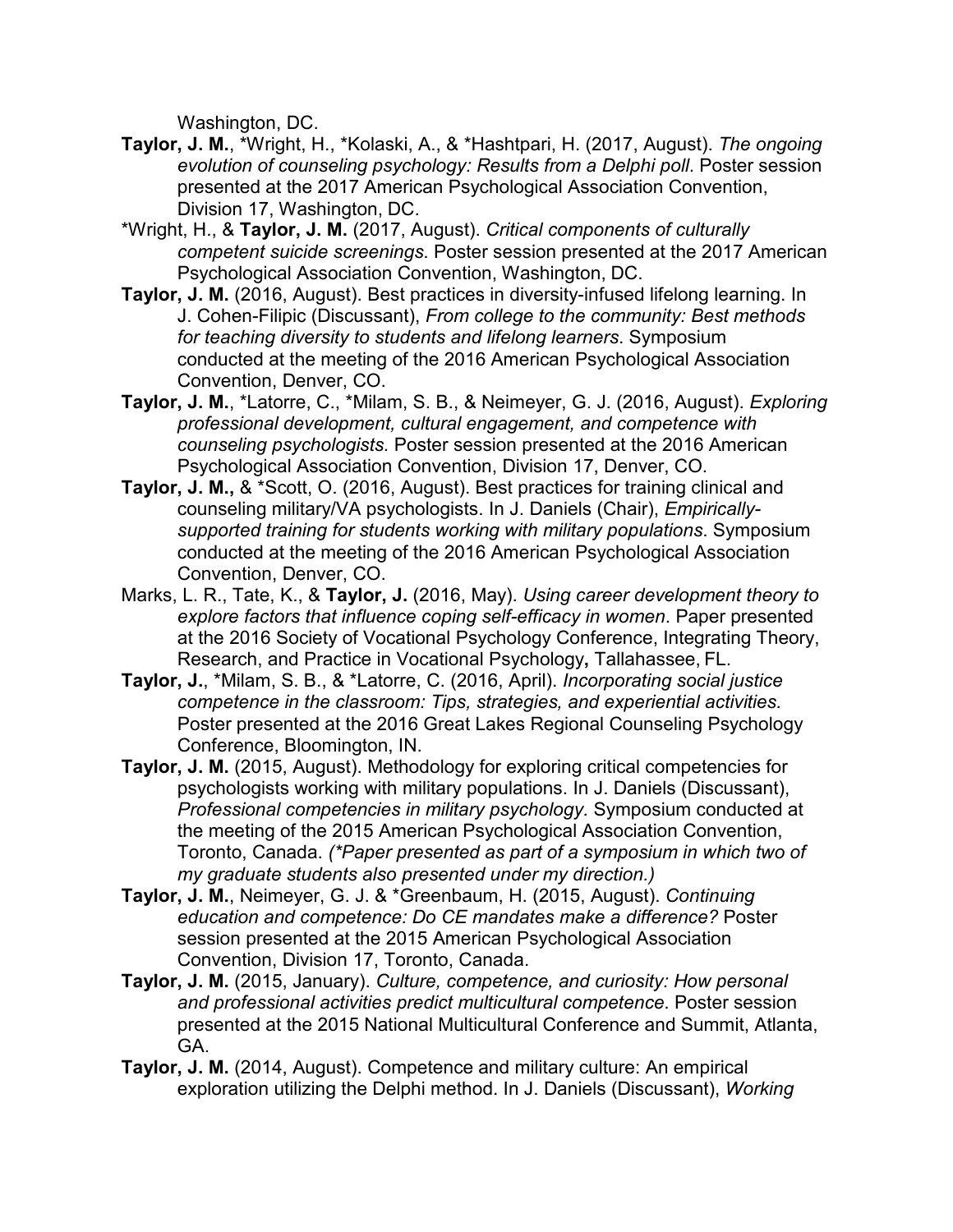*with veterans: An assessment of professional competencies.* Symposium conducted at the meeting of the 2014 American Psychological Association Convention, Washington, DC. *(Paper presented as part of a symposium in which two of my graduate students also presented under my direction.)*

- **Taylor, J. M.**, & Neimeyer, G. J. (2014, August). *The impact of multicultural awareness, professional competence, lifelong learning, and self-care*. Poster session presented at the 2014 American Psychological Association Convention, Multicultural, Social Justice, and Advocacy, Washington, DC.
- **Taylor, J. M.**, & Neimeyer, G. J. (2014, April). *Caring for others while caring for ourselves: Self-care impacts competence.* Poster session presented at the Great Lakes Regional Counseling Psychology Conference, Cleveland, OH.
- **Taylor, J. M.**, & Neimeyer, G. J. (2014, April). *The impact of multicultural awareness on professional competence.* Poster session presented at the Great Lakes Regional Counseling Psychology Conference, Cleveland, OH.
- Hwang, B. J., **Taylor, J. M.,** MacIntire, M., Beauchemin, J., & Finch, D. (2013, August). *Minority supervisors' supervision experiences*. Paper presented at the meeting of the 2013 American Psychological Association Convention, Honolulu, HI.
- **Taylor, J. M.**, & Neimeyer, G. J. (2013, February). *The professional competence scale: A competency measure for counseling center mental health professionals.* Poster session presented at the Big Ten Counseling Centers Conference, Iowa City, IA.
- **Taylor, J. M.**, Neimeyer, G. J., Cox, R. R., & McLeod, D.\* (2013, February).*The relationship between self-care and professional competence among boardcertified psychologists.* Poster session presented at the Big Ten Counseling Centers Conference, Iowa City, IA.
- Thomas, K., **Taylor, J.,** Killinger, S., d'Argent, J., MacIntire, M., Taylor, K., & Fleider, C. (2013). *Supervision training in a university counseling center: Models and strategies for success*. Workshop presented at the 2013 Big Ten Counseling Center Conference, Iowa City, IA.
- **Taylor, J. M.**, & Neimeyer, G. J. (2012, August). *The development of the Professional Competencies Scale: Foundational, functional, and continuing professional competencies for psychotherapists*. Poster session presented at the 2012 American Psychological Association Convention, Division 17 Social Hour, Orlando, FL.
- **Taylor, J. M.**, & Neimeyer, G. J. (2012, August). *A measure of continuing competence: The development of an inter-professional Lifelong Learning Scale*. Poster session presented at the 2012 American Psychological Association Convention, 2012 Presidential Track Poster Session, Orlando, FL.
- **Taylor, J. M.**, Neimeyer, G. J., Buyukgoze-Kavas, A., & Güneri, O.Y. (2012, August). *A comparison of the mentoring relationships in Turkish and United States of America counseling psychology programs.* Poster session presented at the 2012 American Psychological Association Convention, Division 17 Social Hour, Orlando, FL.
- **Taylor, J. M.**, Neimeyer, G. J., & Rozensky, R. H. (2012, August). *Crystal ball gazing: A Delphi poll of the half-life of knowledge in professional psychology*.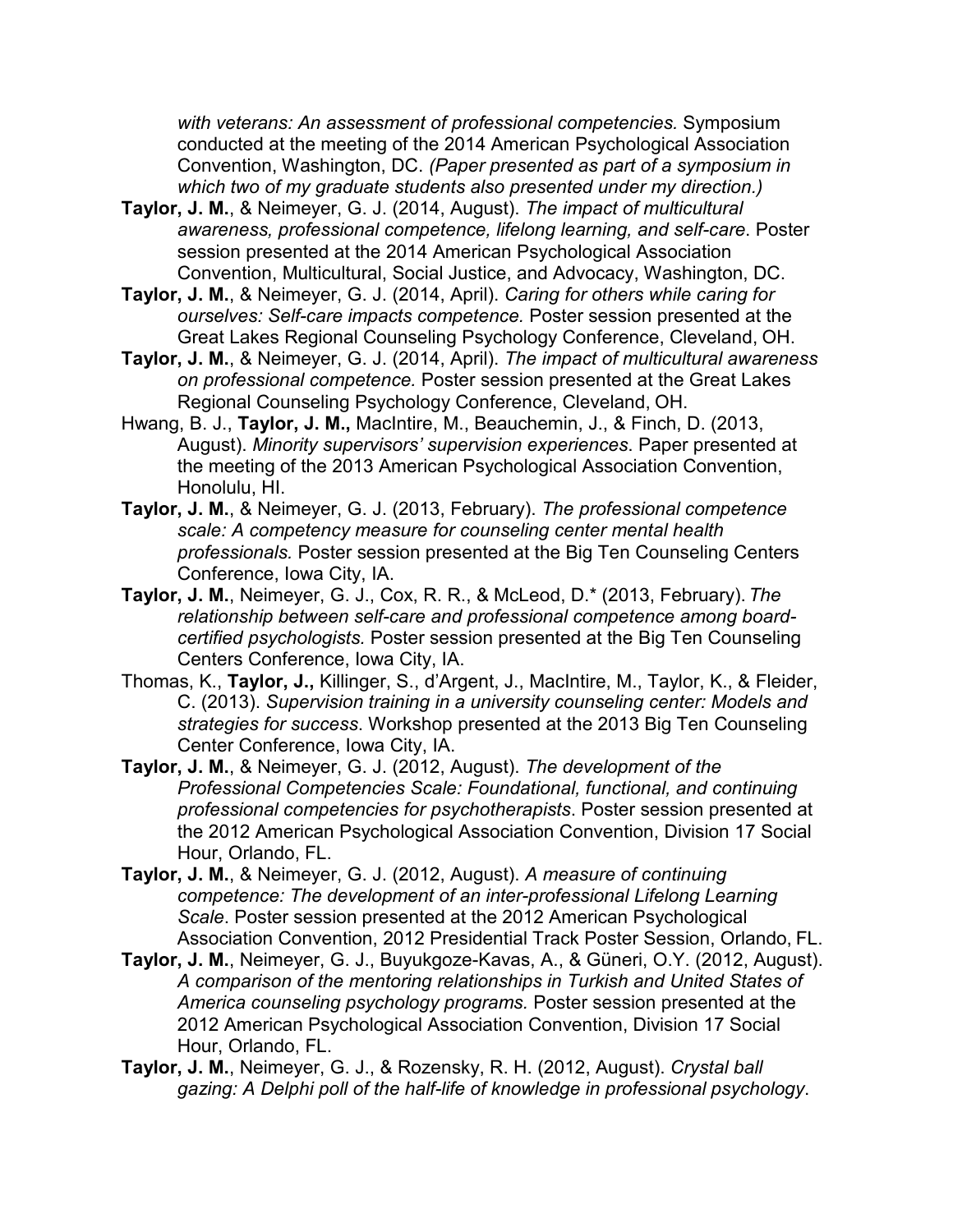Poster session presented at the 2012 American Psychological Association Convention, Orlando, FL.

- Neimeyer, G. J., & **Taylor, J. M.** (2011, August). The half-life of information and practice implications. In R. Rozensky (Chair), *Ethics in Specializations and Future of Practice*. Symposium conducted at the meeting of the 2011 American Psychological Association Convention, Washington, DC.
- **Taylor, J. M.,** Rice, K. G., & Neimeyer, G. J. (2010, August). *Utilizing Coherence Therapy to affect change in the working alliance*. Poster session presented at the 2010 American Psychological Association Convention, Division 17 Social Hour, San Diego, CA.
- **Taylor, J. M.,** Neimeyer, G. J., Kavas, A. B., & Rice, K. G.. (2010, February). *The relationship between continuing education and professional competence: A bridge too far?* Poster session presented at the 2010 Council of Chairs of Training Councils (CCTC) Joint Conference: Training the Next Generation: Key Issues for Professional Psychology, Orlando, FL.
- **Taylor, J. M.,** Neimeyer, G. J., & Wear, D. (2010, February). *Continuing education in psychology: A rational or random process?* Poster session presented at the 2010 Council of Chairs of Training Councils (CCTC) Joint Conference: Training the Next Generation: Key Issues for Professional Psychology, Orlando, FL.
- Rice, K. G., Neimeyer, G. J., & **Taylor, J. M.** (2009, August). *Efficacy of Coherence Therapy in treating procrastination and perfectionism.* Poster session presented at the 2009 American Psychological Association Convention, Toronto, Canada.
- Neimeyer, G. J., **Taylor, J. M.,** & Wear, D. M (2008, August). Psychologists' CE perceptions and practices: Results of a national survey. In C. D. Belar (Chair), *Examining the Mechanism for Lifelong Learning in Professional Psychology.* Symposium conducted at the meeting of the 2008 American Psychological Association Convention, Boston, MA.
- **Taylor, J. M.,** & Neimeyer, G. J. (2008, March). Graduate school mentoring in clinical, counseling, and experimental academic training programs: An exploratory study. In R. K. Goodyear (Chair), *How Special is Our Specialty?*. Symposium conducted at the meeting of the 2008 International Counseling Psychology Conference, Chicago, IL.
- **Taylor, J. M.,** Neimeyer, G. J., & Philip, D. (2008, March). *Continuing education: Perceptions and practices among seasoned psychotherapists.* Poster session presented at the 2008 International Counseling Psychology Conference, Chicago, IL.
- Pendley, C. L, Higley, B. P., Mistler, B. J., & **Taylor, J. M.** (2006, March). *Enhancing life satisfaction among high school adolescents*. Poster session presented at the Society for Research on Adolescents' Biennial Conference, San Francisco, CA.

## **Refereed Presentations: State and Local Conferences**

\*Kolaski, A. Z., Davis, R., Mai, T., Armstrong, A., **Taylor, J. M.**, & \*Stovall, K. (2017, December). *Mindfulness Based Stress Reduction training in a medical setting: A pilot study*. Poster session presented at the Wellness Champion Conference, Salt Lake City, UT.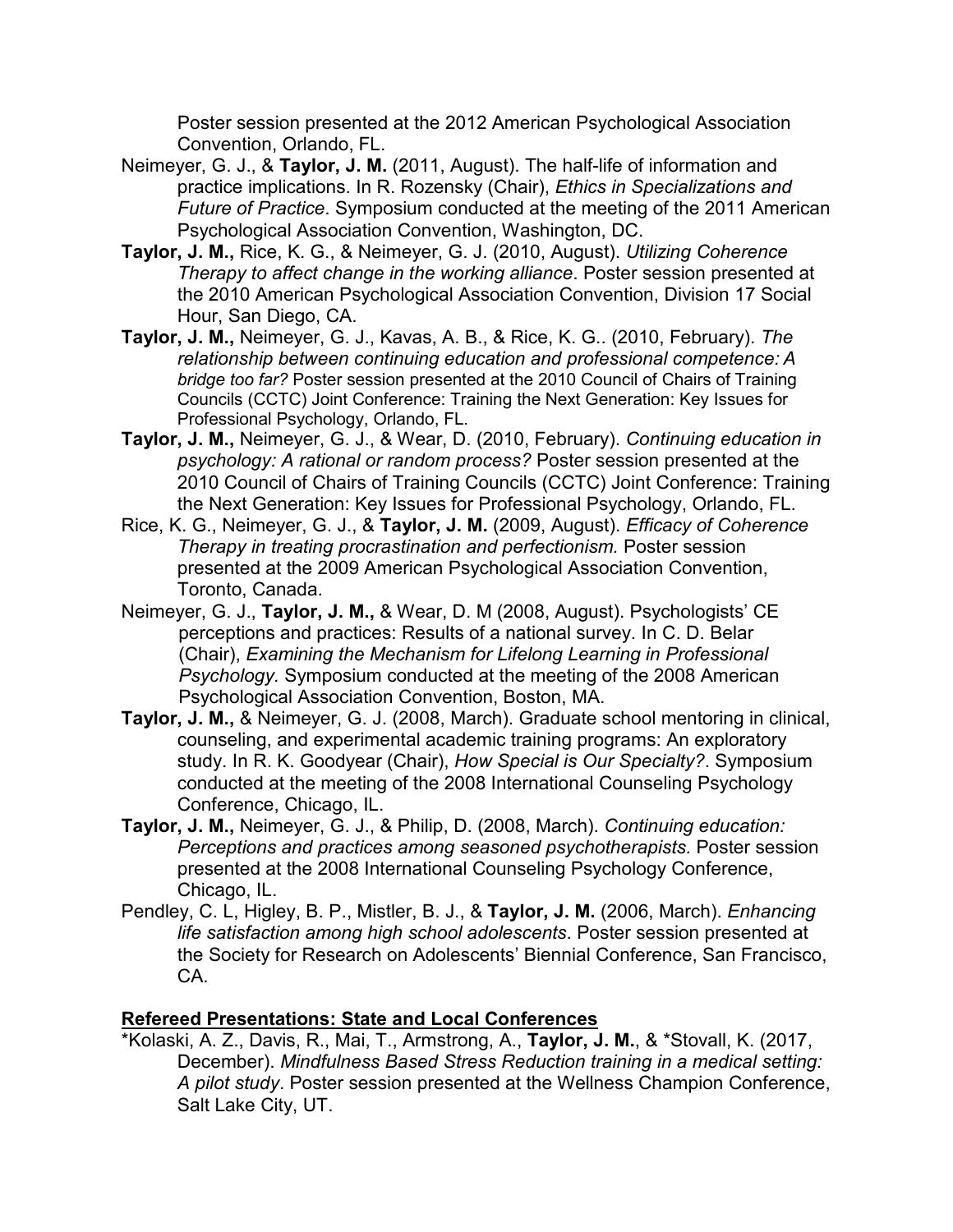- \*Greenbaum, H., \*Webb, B., \*Scott, O., \*Shaw, J., \*Shannon, B., & **Taylor, J.** (2015, October). *Speak Out Reach Out (SORO): A student-led group affirming diversity at WVU and in our local community.* Poster session presented at the 2015 West Virginia Psychological Association Fall Conference, Morgantown, WV.
- Zemansky, M. F., Rothke, S., Neimeyer, G. J., **Taylor, J.,** Kessler, K. (2012, November 2). *Mandatory continuing education – What Illinois psychologists need to know*. Panel conducted at the meeting of the 2012 Illinois Psychological Association, Schaumberg, IL.
- **Taylor, J. M.,** Neimeyer, G. J., & Wear, D. (2009, July). *Continuing education in psychology: Patterns of participation and factors in selection.* Poster session presented at the 2009 Florida Psychological Association Conference, Manalapan, FL.
- **Taylor, J. M.,** Neimeyer, G. J., & Wear, D. (2009, July). *Continuing education in psychology: Outcomes, evaluations and mandates.* Poster session presented at the 2009 Florida Psychological Association Conference, Manalapan, FL.
- **Taylor, J. M.,** Neimeyer, G. J., & Philip, D. (2009, July). *Continuing education in psychology: Perceptions and preferences among mandated and nonmandated psychologists.* Poster session presented at the 2009 Florida Psychological Association Conference, Manalapan, FL.
- **Taylor, J. M.,** Rice, K. G., & Neimeyer, G. J. (2009, July). *Efficacy of Coherence Therapy: Treatment effects.* Poster session presented at the 2009 Florida Psychological Association Conference, Manalapan, FL.
- **Taylor, J. M.,** Pendley, C. L., Higley, B. P., & Mistler, B, J. (2006, October). *Life satisfaction intervention: Increasing adolescent adherence, achievement, and relationship abilities*. Poster session presented at the UF Conference of the Social Sciences, Gainesville, FL.

# **UNIVERSITY INSTRUCTION**

## **Graduate Courses Taught**

- EDPS 7220: Ethics and Professional Standards, taught Doctoral-Level Counseling and Clinical Psychology students at the University of Utah, August 2018- Present.
- EDPS 7710: Core Practicum, taught Doctoral-Level Counseling Psychology students at the University of Utah, August 2018-Present.
- EDPS 6330/7330: Career Development: Theory and Assessment, taught Mastersand Doctoral-Level students at the University of Utah, January 2017-Present.
- EDPS 6350: Group Counseling: Theories and Application for School Counselors and Clinical Mental Health Counselors, taught Masters-Level students at the University of Utah, June 2017-Present.

EDPS 6860: Research Seminar, taught Doctoral-Level students at the University of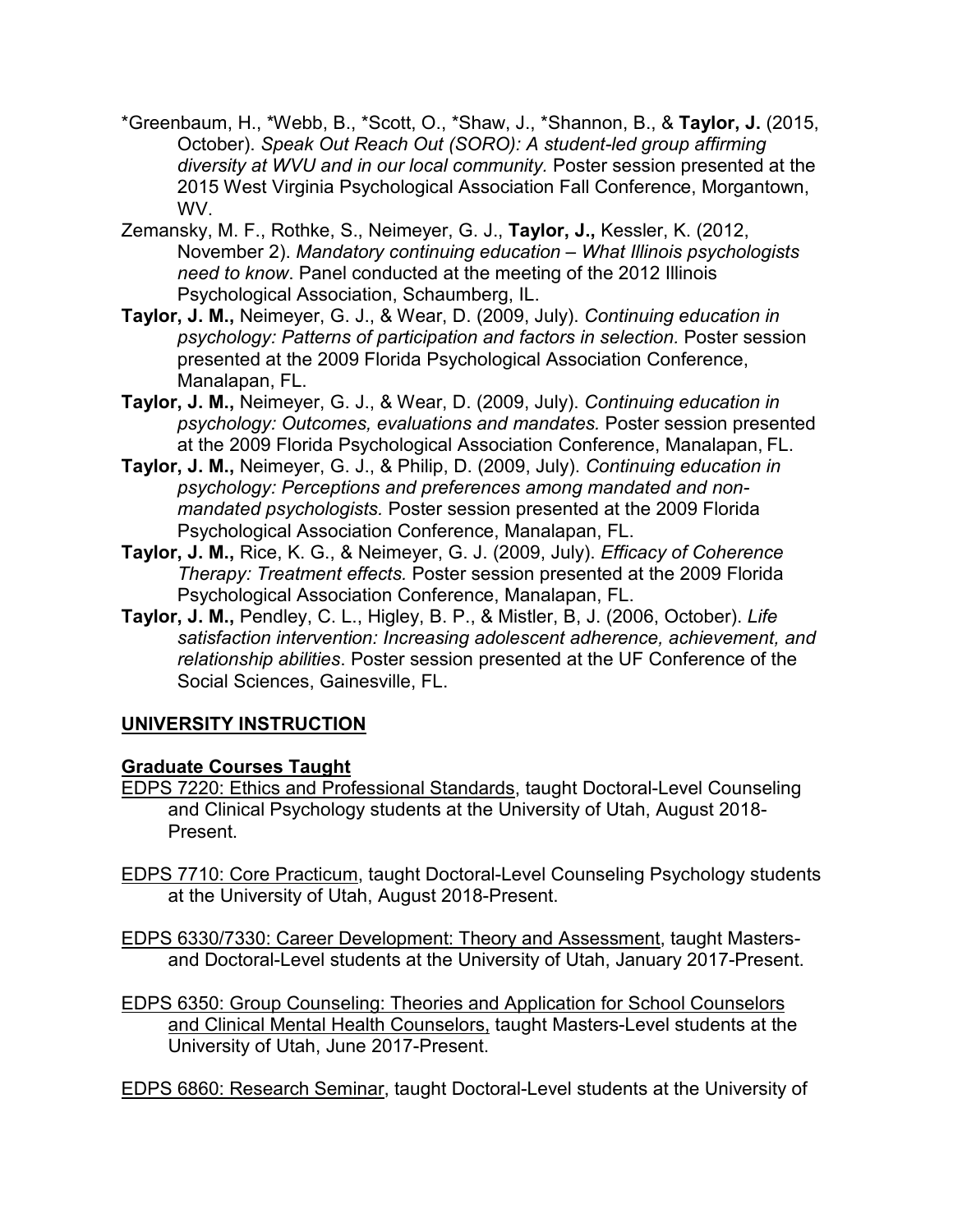Utah, August 2016-Present.

- EDPS 6350/7350: Group Counseling: Theories and Application for CMHC and Counseling Psychologists, taught Masters- and Doctoral-Level students at the University of Utah, January 2017-April 2021.
- EDPS 7770: Field Practicum, taught Doctoral-Level Counseling Psychology students at the University of Utah, May 2018-August 2018.
- EDPS 7080: History and Systems of Psychology, taught Doctoral-Level Counseling and School Psychology students at the University of Utah, August 2017- December 2017.
- EDPS 6210: Counseling Skills, taught Masters- and Doctoral-Level students at the University of Utah, August 2016—December 2017.
- CPSY 766: Vocational Theory and Assessment, taught Doctoral-Level Counseling Psychology students at West Virginia University, January 2014—May 2016.
- COUN 686: Counseling Internship, taught Masters-Level Counseling students at West Virginia University, January 2016—May 2016.
- COUN 620: Lifespan Career Counseling, taught Masters-Level Counseling students at West Virginia University, August 2013—December 2015.
- COUN 664: Ethical Issues in Counseling, taught Masters-Level Counseling students at West Virginia University, May 2014—July 2014.
- CPSY 764: Intellectual Assessment, taught Doctoral-Level Counseling Psychology students at West Virginia University, January 2014—May 2014.
- COUN 685: Practicum Seminar, taught Masters-Level Counseling students at West Virginia University, August 2014—December 2014.

## **Undergraduate Course Taught**

CLP4110: Eating Disorders Course, University of Florida, June 2016—December 2018.

## **STUDENT MENTORING**

## **Dissertation Chair**

Buttars, E. (2022-present). *What does effective and culturally responsive mentoring mean in modern times? An exploratory factor analytic approach.*

Kevern, T. (2020-present). *Self-care and stress: Silent threats to physician competence and serious risks for medical errors.*

Stovall, K. (2020-present). *Providing competent care for transgender and*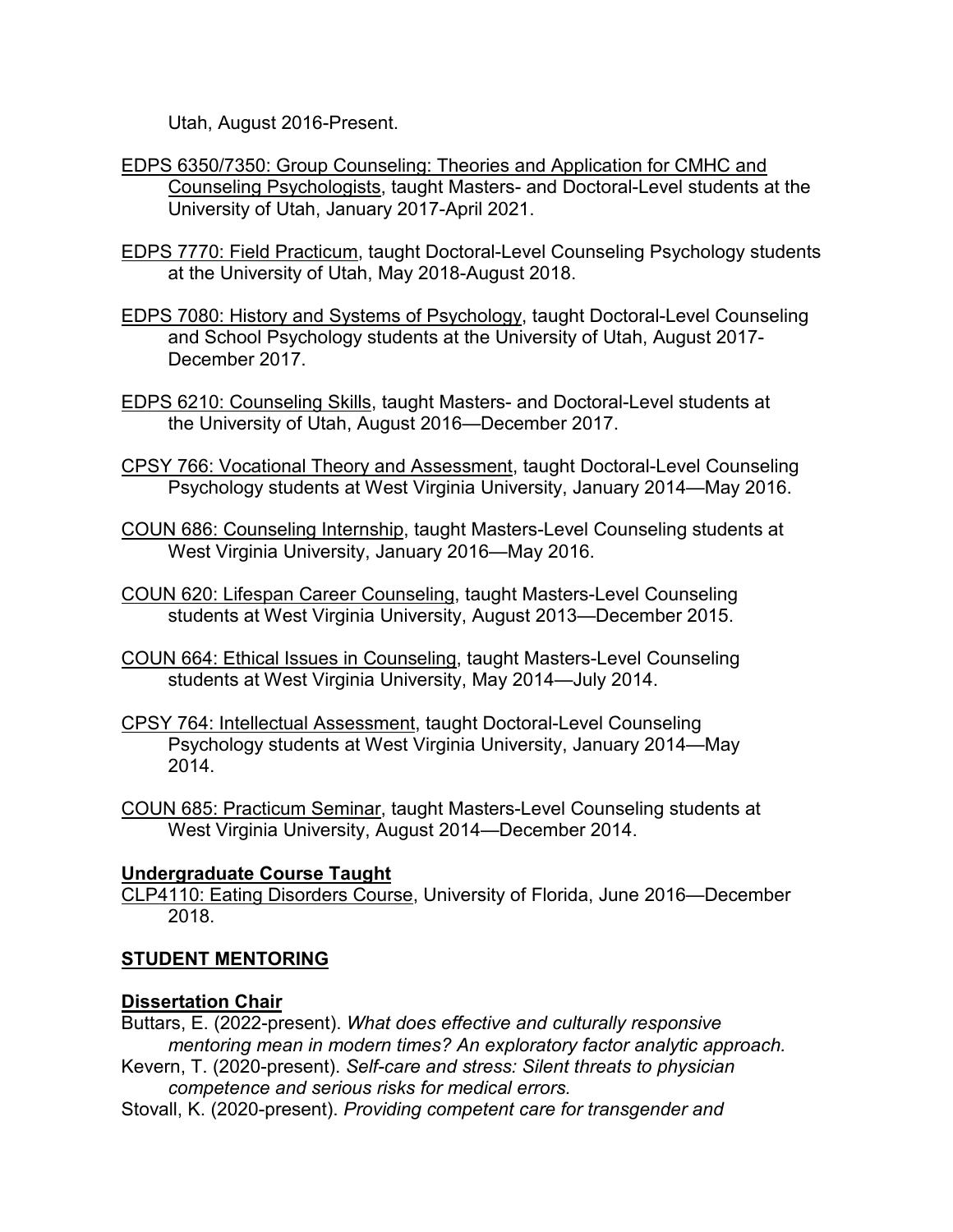*gender non-binary clients: What psychologists need to know.*  Kolaski, A. (2019-2022). *Exploring the relationship between sleep and wellbeing measures among resident physicians: A model of moderation.* Wright, H. (2019-2021). *Measuring mental health trainees' levels of* 

*competence with culturally-sensitive suicide risk assessments.*

#### **Pre-Dissertation Research Project Chair**

Mayfield, R. (2021-present). *From checked out to mindfully connected: What factors impact graduate student engagement?*

Larrson, M. (2020-present). *Multicultural continuing education for licensed psychologists: Perceptions, practices, and perceived barriers.*

Buttars, E. (2019-2020). *Lost in translation? Best methods in continuing education to translate learning to practice*.

Kevern, T. (2018-2019). *Exploring the impact of reflections and commitment to change on learning: Results of a randomized controlled study with prospective graduate students*.

Stovall, K. (2017-2019). *Let's talk about sex: Critical competencies for sex and relationship therapists who work with trans and gender diverse clients*.

Kolaski, A. (2016-2018). *Wilderness therapy field staff: An empirical model of workplace resilience*.

Wright, H. (2016-2018). *Culturally Competent Assessment of Risk for Suicide (C-CARS).*

#### **Dissertation Committee Membership**

| <b>Ethan Evans</b>                                                  | 2022-present |  |
|---------------------------------------------------------------------|--------------|--|
| Robert Warner (Parks, Recreation and Tourism)                       | 2020-present |  |
| <b>Nile Brandt</b>                                                  | 2019-present |  |
| Megan Taylor (Parks, Recreation, and Tourism)                       | 2019-present |  |
| <b>Derek Caperton</b>                                               | 2021         |  |
| Carrie Eichelberger (Special Education)                             | 2020-2021    |  |
| Jacqueline Barco                                                    | 2019-2021    |  |
| Lauren Perez (School Psychology)                                    | 2019-2021    |  |
| Victoria Povilaitis (Parks, Recreation, and Tourism)                | 2019-2021    |  |
| <b>Natalie Noel</b>                                                 | 2017-2020    |  |
| David Shirley                                                       | 2019         |  |
| (Also served on 12 doctoral committees at West Virginia University, |              |  |
| Counseling Psychology and Sports Psychology programs, 2013-2016.)   |              |  |
|                                                                     |              |  |

#### **Master's Thesis Committee Membership**

Jenni Perkins 2017-2019

#### **Masters' Student Advisor, 1 graduated, 6 current**

(1) Layne Hilton, graduated Spring 2019

(2) Danielle Christensen, graduated Spring 2020

(3) Taylor Adams, anticipated graduation: Spring 2021

(4) Josie Payne, anticipated graduation: Spring 2021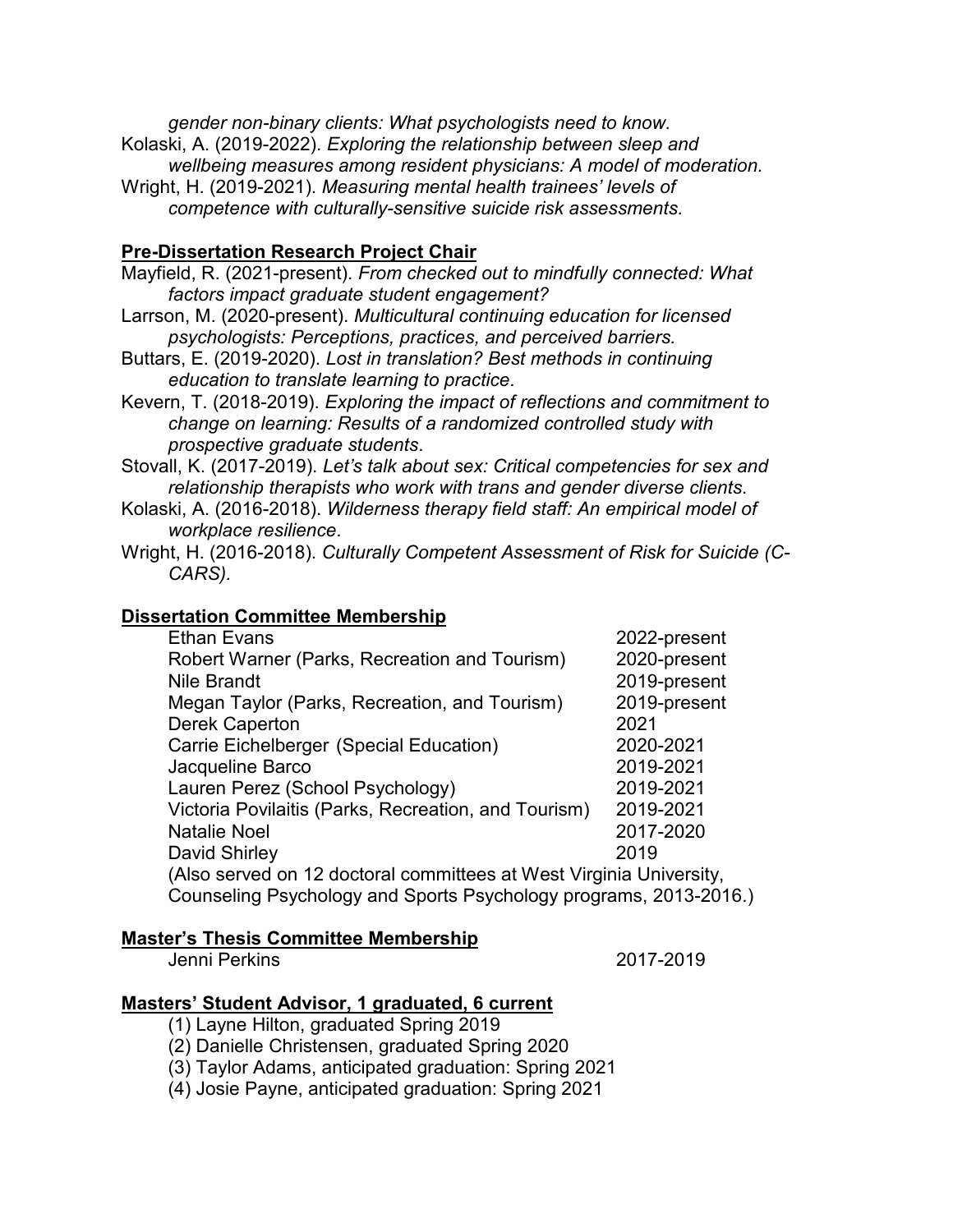(5) Alexa Durkes, anticipated graduation: Spring 2021

(6) Morgan Hutchinson, anticipated graduation: Spring 2022

(7) Grace Heyne, anticipated graduation: Spring 2022

(8) Lisa Petot, anticipated graduation: Spring 2023

(9) Courtland Tapp, anticipated graduation: Spring 2023

(10) Joni Barlow, anticipated graduation: Spring 2024

(11) Rochelle Cassells, anticipated graduation: Spring 2024

(12) Nicole Klossner, anticipated graduation: Spring 2024

#### **Undergraduate Research Opportunities Program (UROP) Mentor**

(1) Jacoby Bryce, graduated Spring 2021

Thesis Title: *Utilizing Technology to Measure Physician Wellness and Patient Impact*

## **Additional Undergraduate Mentorship**

- (1) Marled Galicia (Research Assistant) Research Project: *Utilizing Technology to Measure Physician Sleep, Wellness, Burnout, and Medical Errors*
- (2) Hanna Thistle (Research Assistant) Research Project: *Utilizing Technology to Measure Physician Sleep, Wellness, Burnout, and Medical Errors*

## **SELECTED AWARDS AND HONORS**

- 2021 University of Utah College of Education Early Career Teaching Award
- 2020 University of Utah Daniels Fund Ethics Initiative Leadership in Ethics Education Award
- 2019 Recipient of Scholarship for Research Education Grant Writing Academy
- 2017 American Psychological Association Board of Educational Affairs Cynthia D. Belar Education Advocacy Distinguished Service Award
- 2017 Summit on Promoting Best Practices in Continuing Education and Continuing Professional Development for the APA, Invited Attendee
- 2015 National Psychologist Trainee Register Credentialing Scholarship
- Outstanding Teaching Award Nominee for the WVU College of Education and Human Services
- 2014 Faculty Success Program Participant, Sponsored by the National Center for Faculty Development and Diversity and funded through the West Virginia University Provost's Office at a value of \$3,750
- Pioneer Psychology Faculty Fund Award Nominee (*selected on the basis of excellent academic performance and promise in the conduct of research in the science of psychology*), 2013
- Outstanding Counseling Psychology Graduate Student Award (University of Florida), 2012
- University-Wide Graduate Student Teaching Award Winner for the University of Florida, 2011

Pearson Education Outstanding Graduate Student Teaching Award, 2011

Florida Psychological Association's Graduate Student Poster Contest 2nd Place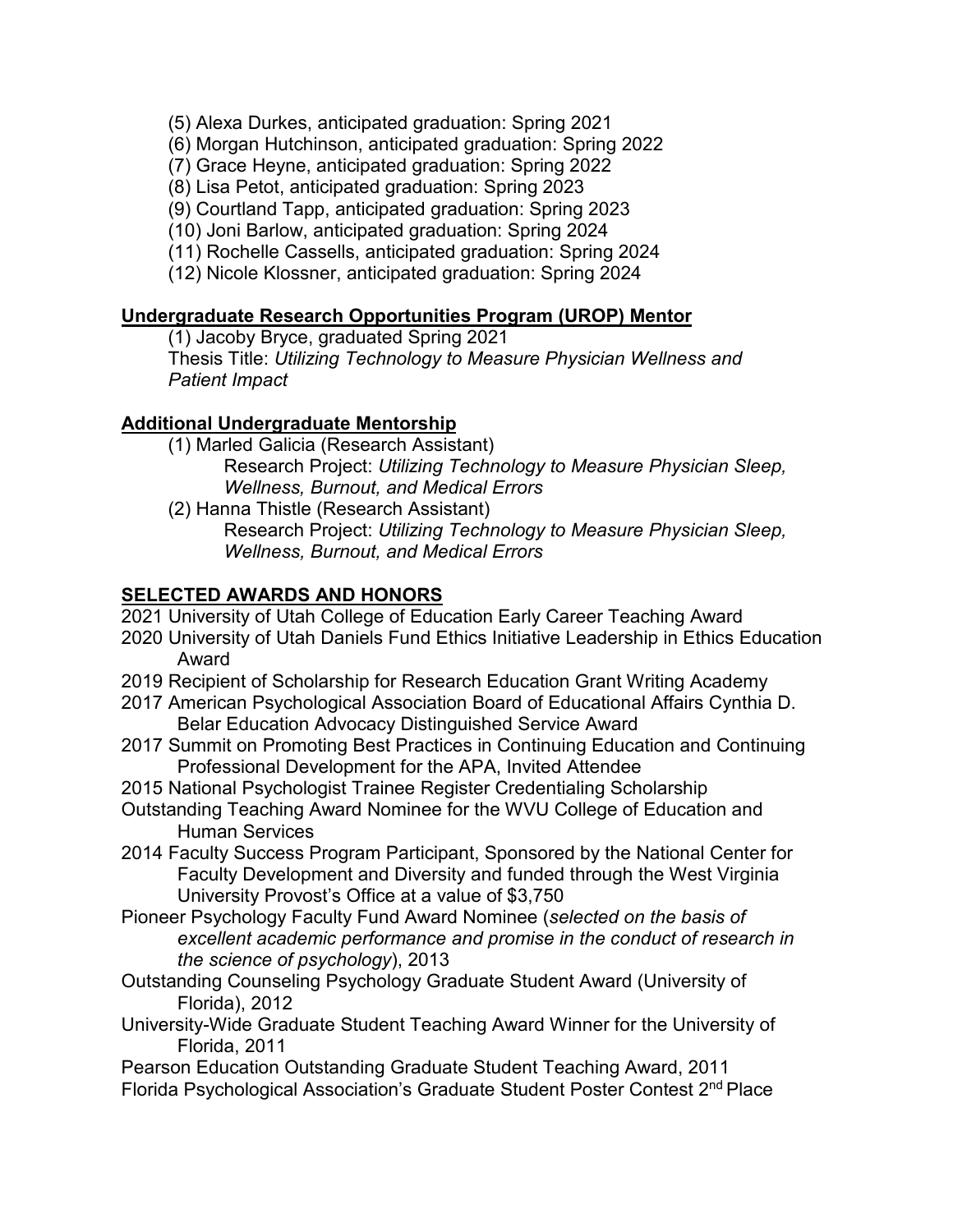Winner, 2009

# **SERVICE TO THE PROFESSION**

#### **Professional Affiliations**

American Psychological Association (APA)

Division 17 APA Member

APA Section for the Advancement of Women

Society for Vocational Psychology

Utah Psychological Association

UF Counseling and Wellness Center Advisory Board, charter member, 2010-2012 Diversity Affirmation and Awareness Committee Representative, 2007-2013 American Psychological Association of Graduate Students, 2007-2013 Student Affiliates of Division Seventeen (SAS) member, 2007-2013

# **Elected or Appointed Positions for Professional Organizations**

Chair of the American Psychological Association Board of Educational Affairs, 2022 present.

American Psychological Association Board of Educational Affairs, 2020-present. Associate Member of the Joint Accreditation Council of Interprofessional Continuing

- Education, American Psychological Association Representative, 2019-present.
- Chair of the American Psychological Association Education and Training Awards Committee, 2021-2022.
- Chair of the American Psychological Association Board of Educational Affairs Continuing Education/Lifelong Learning Panel, 2021.
- American Psychological Association's Presidential Initiative on Citizen Psychologists Working Group Member for Continuing Education and Lifelong Learning, 2017-2018.
- APA Individual Development Plan Career Initiative Committee Member, 2017- 2018.
- Slated Nominee for the American Psychological Association Board of Directors, 2017.
- Chair of the American Psychological Association Continuing Education Committee, 2017.
- American Psychological Association Continuing Education Committee Member, 2015- 2017.
- American Psychological Association's Society of Counseling Psychology/Division 17 Awards and Recognition Committee Member, November 2014-2017.
- Vice Chair of the American Psychological Association Continuing Education Committee, 2016.

## **Other Committee Work for Professional Organizations**

- Tri-Chair for the APA Division 17 Presidential Initiative on Engaging Advocacy in Counseling Psychology, 2020-present.
- Co-Chair of the APA Division 17 Response Working Group on Anti-Racist and Anti-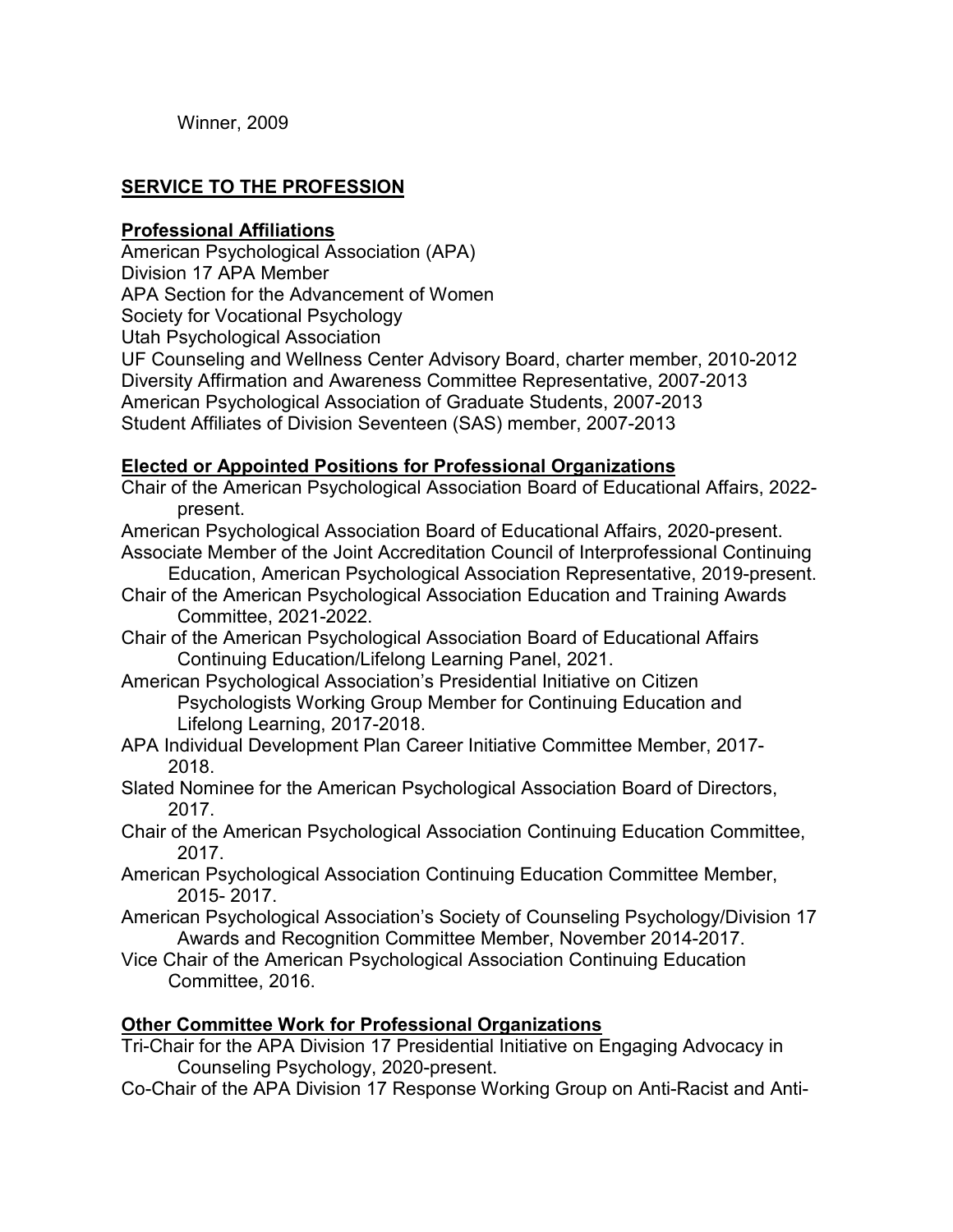Sexist Education, 2020-present.

- Consultant to the Society for Counseling Psychology Continuing Education Committee, 2020-present.
- American Psychological Association, Chair of the Award for Outstanding Contributions to Continuing Professional Development in Psychology, 2020 present.
- American Psychological Association COVID-19 Education and Training Policy Statement Task Force, 2020.
- American Psychological Association, Working Group on Dismantling Systemic Racism and Institutionalized Injustice, 2020.
- American Psychological Association's Division 17 Section for Advancement of Women HERstory Taskforce Leader, 2014-present.
- American Psychological Association Board of Educational Affairs Award Committee Member for the selection of the Outstanding Contributions to Continuing Professional Development in Psychology recipient, 2017.
- Research Subcommittee Founder and Leader for the American Psychological Association Continuing Education Committee, 2015- 2017.
- Association of American Medical Colleges (AAMC), Reviewer for the Annual Medical Education Meeting, 2012-2016.
- Association of American Medical Colleges (AAMC), Reviewer for the Western Group on Educational Affairs (WGEA) Annual Meeting, 2016.
- Association of American Medical Colleges (AAMC)/MedEdPORTAL Publications Directory and Repository of Educational Assessment Measures (DREAM Project), annual invited reviewer, 2011-2016.
- Association of American Medical Colleges (AAMC) Medical Education Meeting Reviewer, 2013

# **Editorial Board**

Guest Editor for a Special Issue of *Professional Psychology: Research and Practice*, 2018-2019. Issue Title: Critical conversations in continuing education in professional psychology.

# **Editorial Reviewer: Journals and Books**

Professional Psychology: Research and Practice, 2012-2022 Clinical Psychological Science, 2022 Counselling Psychology Quarterly, 2009-2019 Journal of Vocational Behavior, 2016 European Journal of Psychology of Education, 2016 British Journal of Guidance and Counseling, 2015 Journal of Clinical Psychology, 2012 PsycCritiques, 2012 Social Behavior and Personality, 2012 Association of American Medical Colleges/MedEdPORTAL Publications Directory and Repository of Educational Assessment Measures (DREAM) Project, 2011-2012.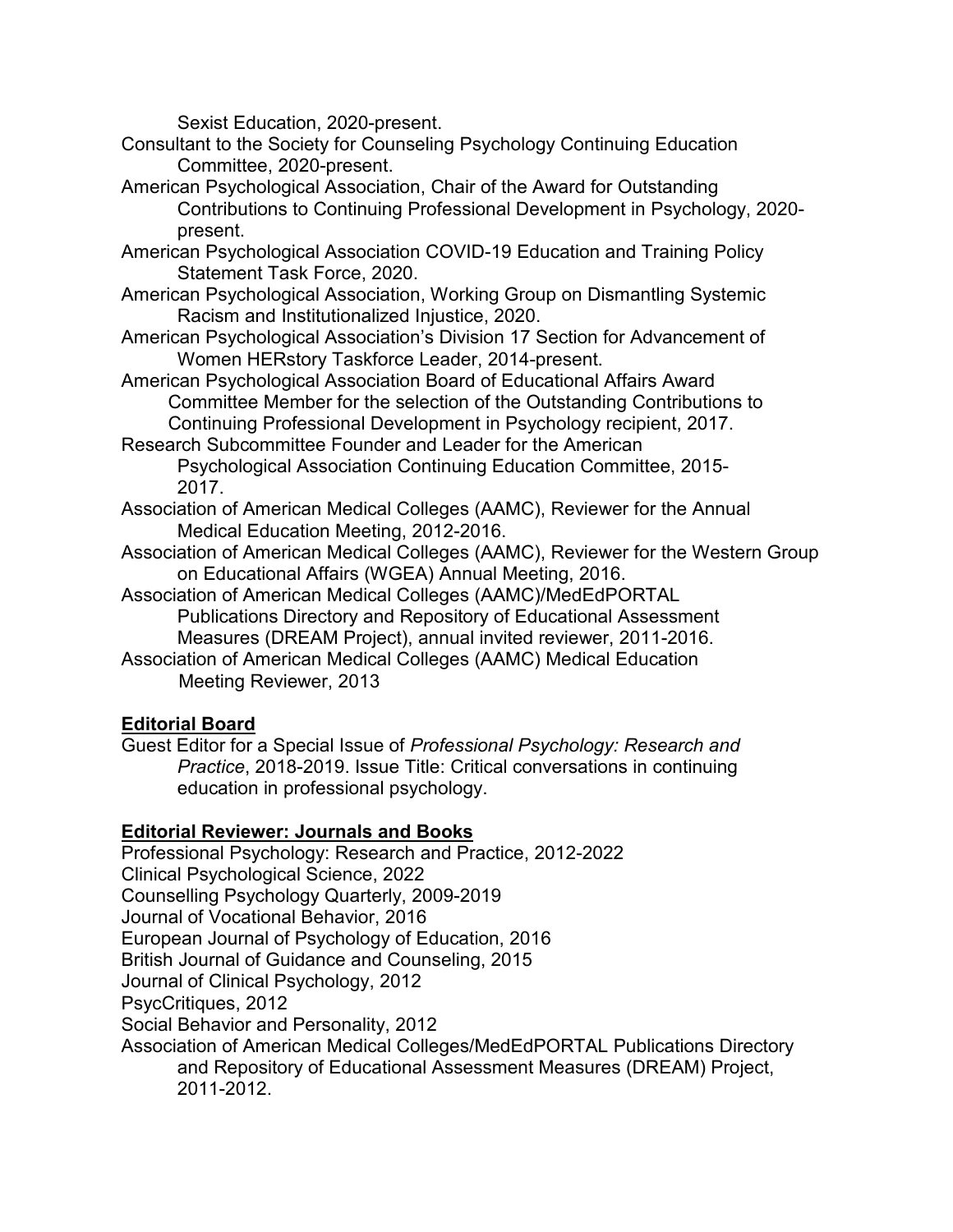Association of American Medical Colleges Interprofessional Education Collaborative (designed to explore core competencies in the health professions), 2011-2012. The National Academies Press, 2011 Wiley-Blackwell Publications, 2011

# **UNIVERSITY SERVICE**

#### **College Committee**

University of Utah's College of Education Marketing and Communications Committee, 2021-Present.

West Virginia University's Research, Service, and Professional Development Committee Member (*to promote faculty and student research and scholarship*), 2013-2015.

#### **Department Committees**

University of Utah Clinical Mental Health Counseling Training Director, 2021 present

- University of Utah's Supporting Counseling Psychology Engagement (SCoPE) Faculty Sponsor, 2020-present
- University of Utah Educational Psychology Undergraduate Major Committee Member, 2019-present.
- University of Utah's Search Committee for an Assistant Professor of Counseling Psychology, 2017-2018.
- Faculty Sponsor and Founder of West Virginia University's Speak Out Reach Out Organization to promote the visibility of traditionally marginalized groups and to engage in social justice and advocacy work, 2013-2016.
- West Virginia University's Search Committee for a Counseling Psychology Training Director, 2013-2016.
- West Virginia University's Search Committee for an Assistant Professor of Research, 2013-2014.

## **EMPLOYMENT HISTORY**

| 2021-Present | Training Director, Clinical Mental Health Counseling Program<br>(MPCAC-Accredited), Department of Educational Psychology,<br>University of Utah |
|--------------|-------------------------------------------------------------------------------------------------------------------------------------------------|
| 2021-Present | Associate Professor (with Tenure), Department of Educational<br>Psychology (APA-Accredited), University of Utah                                 |
| 2016-2021    | Assistant Professor (Tenure Track), Department of Educational<br>Psychology (APA-Accredited), University of Utah                                |
| 2013-2016    | Assistant Professor (Tenure Track), Department of Counseling,<br>Rehabilitation Counseling, and Counseling Psychology (APA-                     |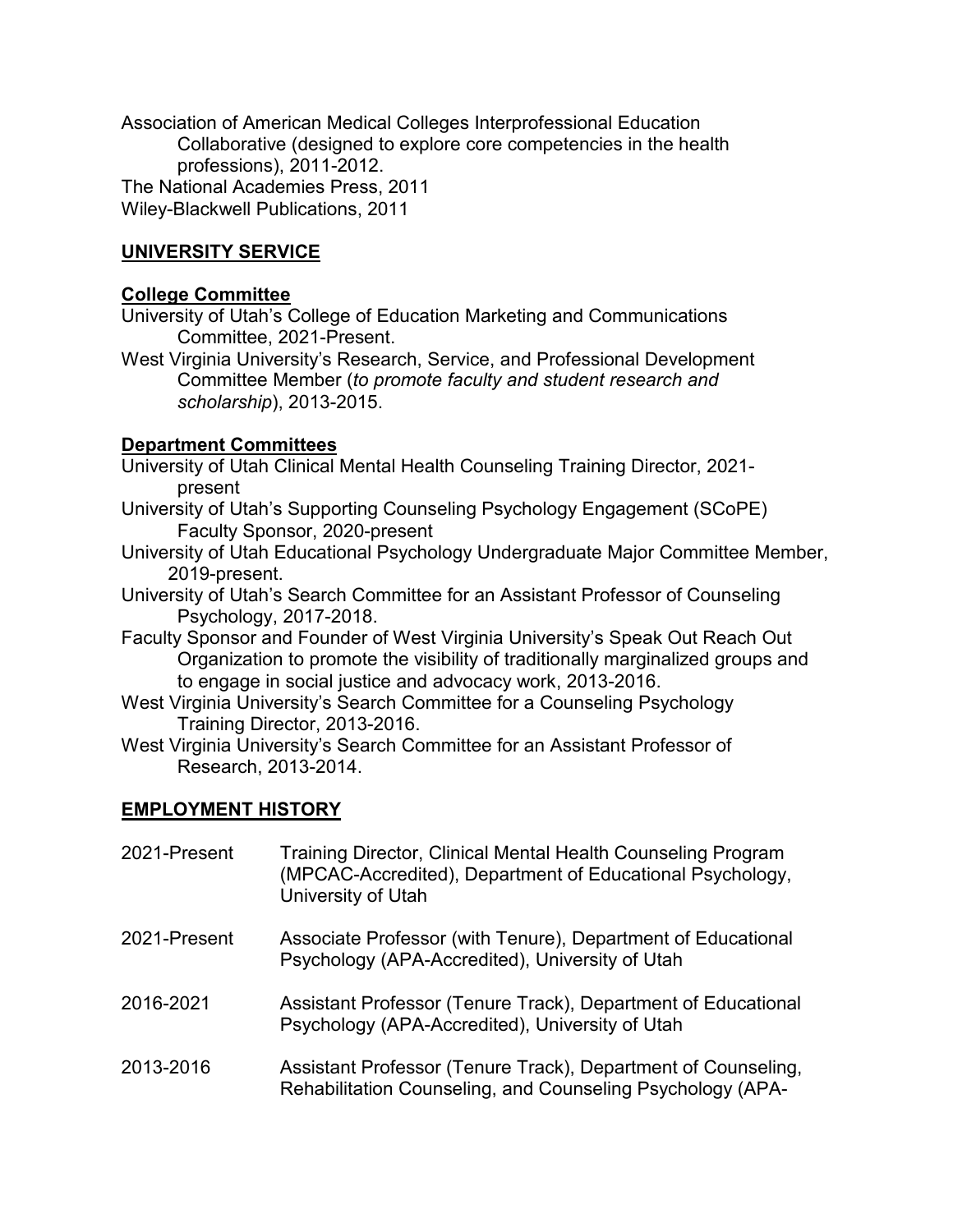|           | Accredited), West Virginia University                                                                                                                                       |
|-----------|-----------------------------------------------------------------------------------------------------------------------------------------------------------------------------|
| 2014-2016 | Supervised Psychologist, West Virginia University Carruth Center<br>for Psychological and Psychiatric Services (APA-Accredited)<br>Licensed Supervisor: Dr. T. Anne Hawkins |
| 2012-2013 | The Ohio State University Counseling and Consultation<br>Service Intern, 2012-2013 (APA-Accredited Pre-Doctoral<br>Internship)                                              |
| 2012      | Principal Teaching Assistant, University of Florida<br>PCO 4930: Eating Disorders (course consisted of 350<br>undergraduate students)                                       |
| 2008-2012 | Research Assistant, Counseling Psychology, University of Florida<br>Supervisor: Dr. Greg J. Neimeyer                                                                        |
| 2011      | Principal Teaching Assistant, University of Florida<br>CLP 3144: Abnormal Psychology (course consisted of nearly 500<br>undergraduate students)                             |
| 2011      | Advanced Practicum Counselor, Santa Fe College Multicultural<br><b>Student Center</b>                                                                                       |
| 2010-2011 | Instructor, University of Florida<br>CLP 3144: Abnormal Psychology                                                                                                          |
| 2010-2011 | Advanced Practicum Counselor, University of Florida Career<br><b>Resource Center</b>                                                                                        |
| 2009-2010 | Advanced Practicum Counselor, Shands Vista Behavioral Health                                                                                                                |
| 2009-2010 | Instructor, University of Florida<br>PPE 3003, PPE 3304: Psychology of Personality                                                                                          |
| 2008-2009 | Practicum and Advanced Practicum Counselor, University of<br><b>Florida Counseling Center</b>                                                                               |
| 2005-2006 | Teaching Assistant, University of Utah<br>PPE 3004: Psychology of Personality<br>Supervisor: Michael Ghali                                                                  |
| 2006      | <b>Teaching Assistant</b><br>PSY 3220: Communicating in the Psychological Sciences<br>Supervisor: Dr. Diane Stevenson                                                       |